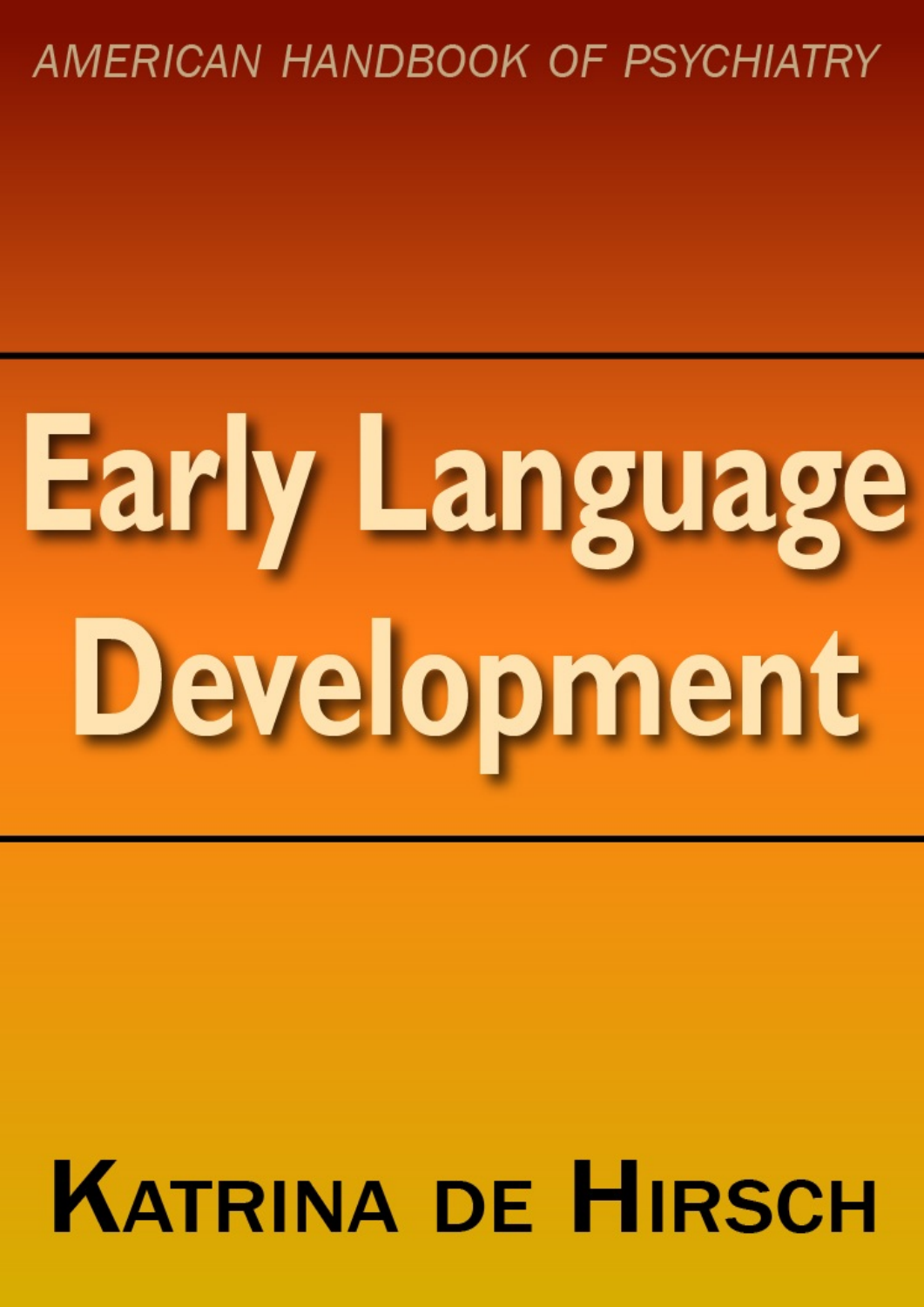### **EARLY LANGUAGE DEVELOPMENT**

**Katrina de Hirsch**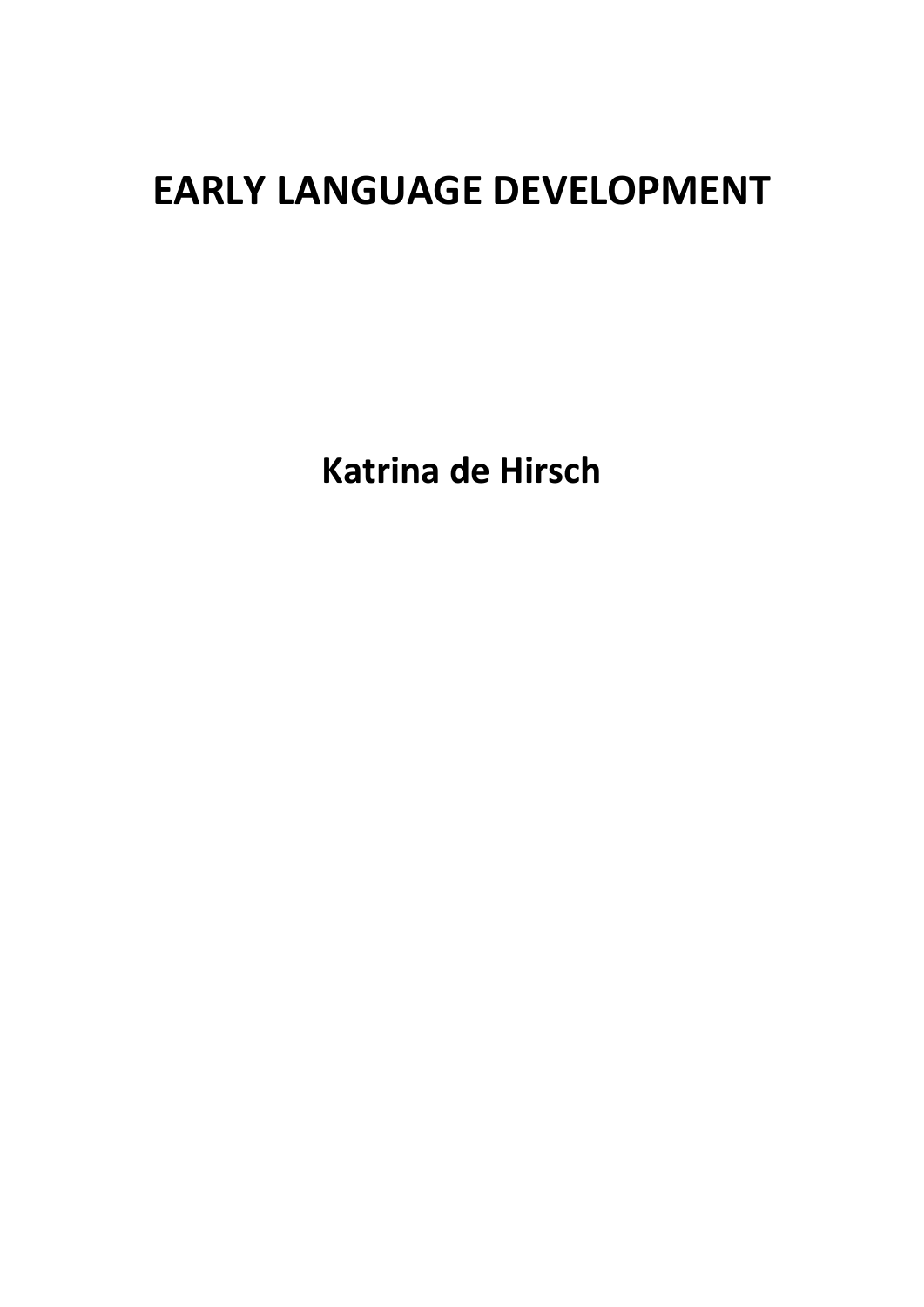#### e-Book 2015 International Psychotherapy Institute

From *American Handbook of Psychiatry: Volume 1* edited by Silvano Arietti

Copyright © 1974 by Basic Books

All Rights Reserved

Created in the United States of America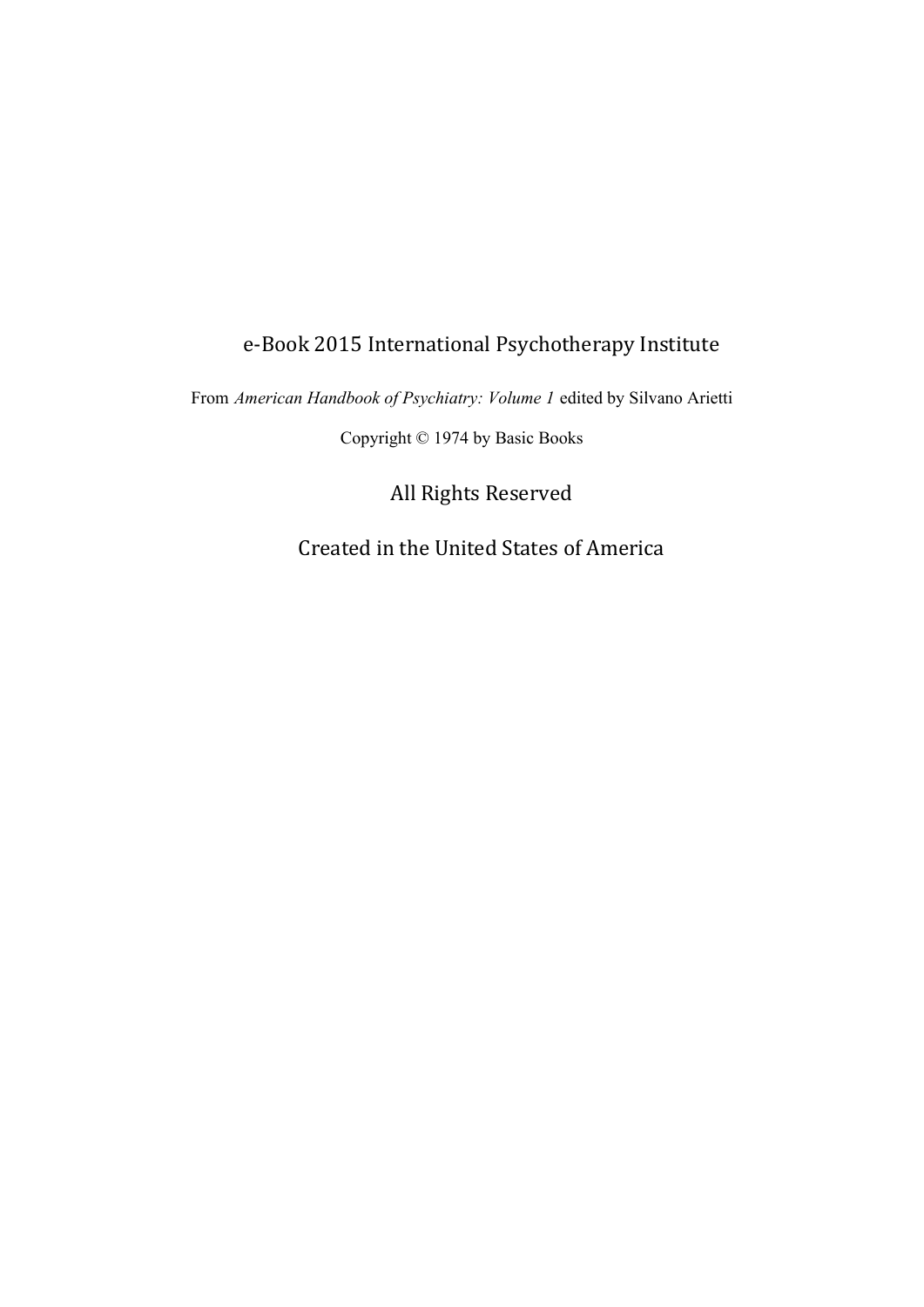#### **EARLY LANGUAGE DEVELOPMENT**

Katrina de Hirsch

#### **Introduction**

Freud said that language brings into being a higher psychical organization. This chapter discusses some aspects of language acquisition, a process that is part and parcel of the young child's organismic growth.

The linguistic development of the child, according to Lewis, is determined by the interaction of many factors: those that spring from within himself, those that derive from the interplay between him and his mother, and those that impinge upon him from the particular culture to which he belongs.

Consequently there are several ways of looking at language acquisition, each concerned with different aspects of verbal development.

The potential for language is laid down in the central nervous system. Thus one focus of interest is upon the biological and neuro- physiological factors that make possible the development of language and its specific human characteristics: the ability to symbolize.

Another focus of interest is concerned with the affective aspect of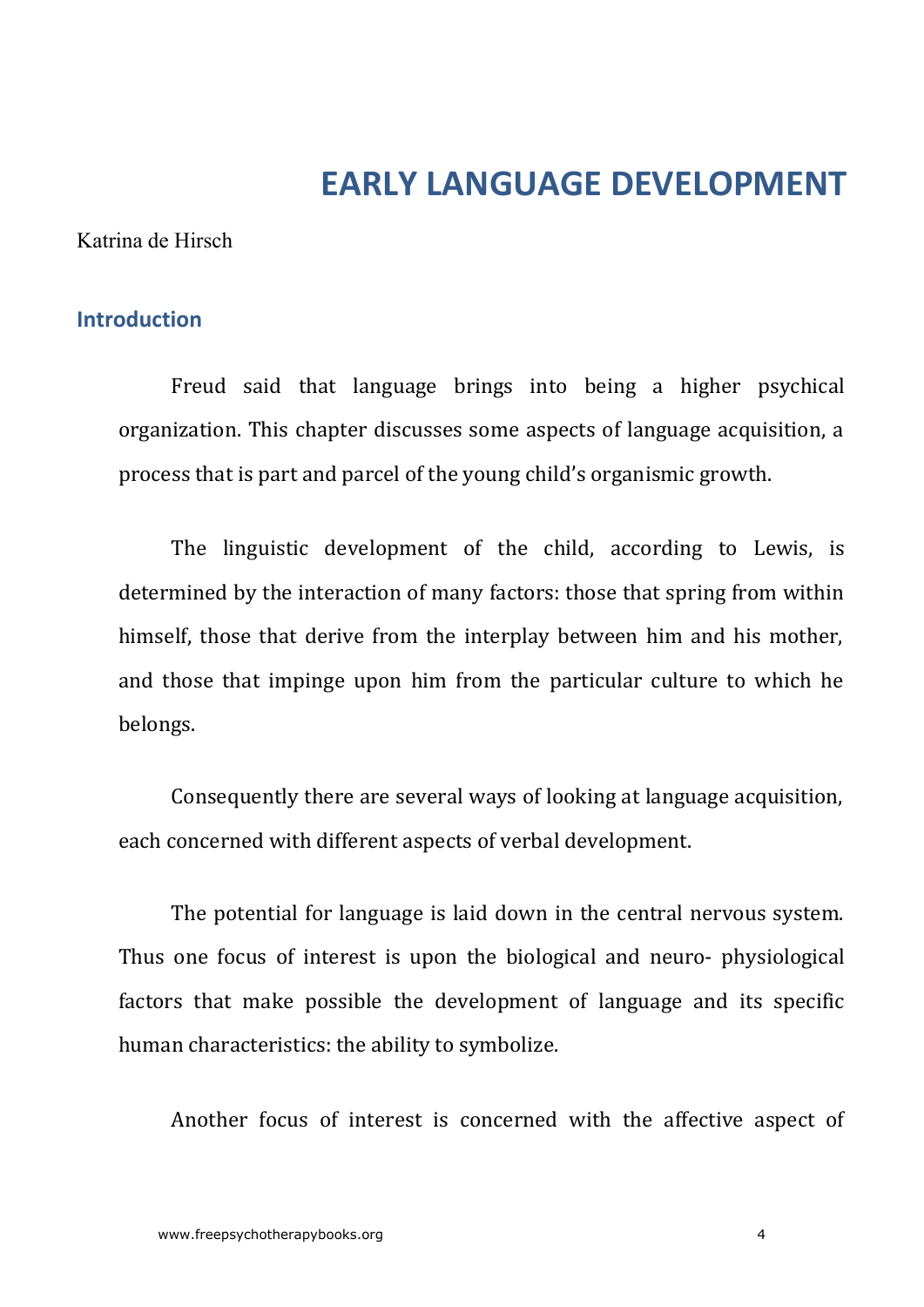communication, which develops in the matrix of the mother-child relationship. The role of language in the formation of the ego is related to this inquiry. It is by no means clear, according to Edelheit, to what extent ego organization is reflected in the language system and to what extent the internalized language system constitutes the regulatory function of the ego.

An equally legitimate concern is the sociocultural determinants of language. As a result of the growing awareness of deprived children's linguistic and learning difficulties, which are closely related, this aspect is, at present, very much in the foreground.

A relatively new type of investigation is being undertaken by those linguists who investigate the developmental facets of the phonemic, semantic, and syntactical elements of the child's language.

It is far beyond the scope of this presentation to sketch more than the outlines of the different stages in language learning.

#### **Stages of Language Development**

#### **Earliest Responses to Auditory Stimuli and Vocalizations**

There is some evidence of fetal response to sounds." According to Eisenberg, the cochlea seems to be functional at about the twentieth week of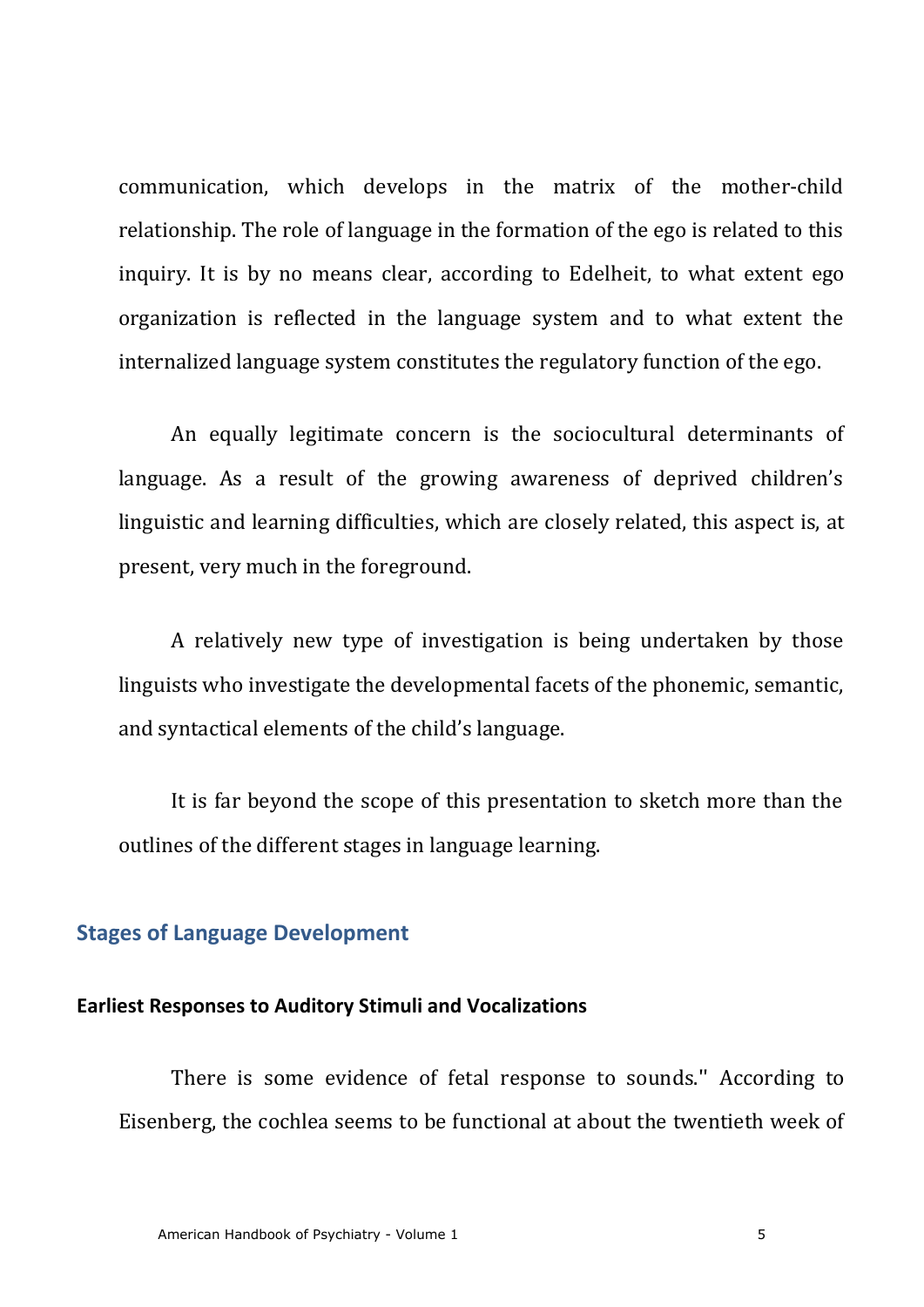intrauterine life, and the basic mechanism for coding intensity and frequency is probably operant by the thirtieth week of gestation. The neuronal mechanisms for processing sounds are fully mature at birth. Toriyama, *et al.*, reported EEG responses to 60 db tones bursts three hours after delivery. Recent data sharply contradict previous views of the newborn as presenting an auditory *tabula rasa*. Eisenberg's laboratory studies involving several hundred infants demonstrate that neonates not only respond to auditory stimuli but also respond selectively. Pure tones are far less effective in eliciting responses than are complex ones.

The function of the birth cry is physiological, serving to establish normal respiration and oxygenation of the blood. Palmer maintains that the cries of infants damaged prenatally or at birth differ in pitch, rhythm, and volume from those of normal babies. Karelitz and Fischelli have found that certain crying contours may be predictive of mental retardation.

From his earliest days the baby vocalizes, utilizing the expiratory phase of the respiratory cycle. The air flow is modified by the vocal cords and the various parts of the peripheral speech mechanism, setting up sound waves that may be detected auditorily. The identical process holds for all vocal productions: the baby's cry, his cooing, and at a later time his speech. Liebermair' has shown that the wave forms of the baby's cry have the same characteristics as adult sentences. Long before the child uses words,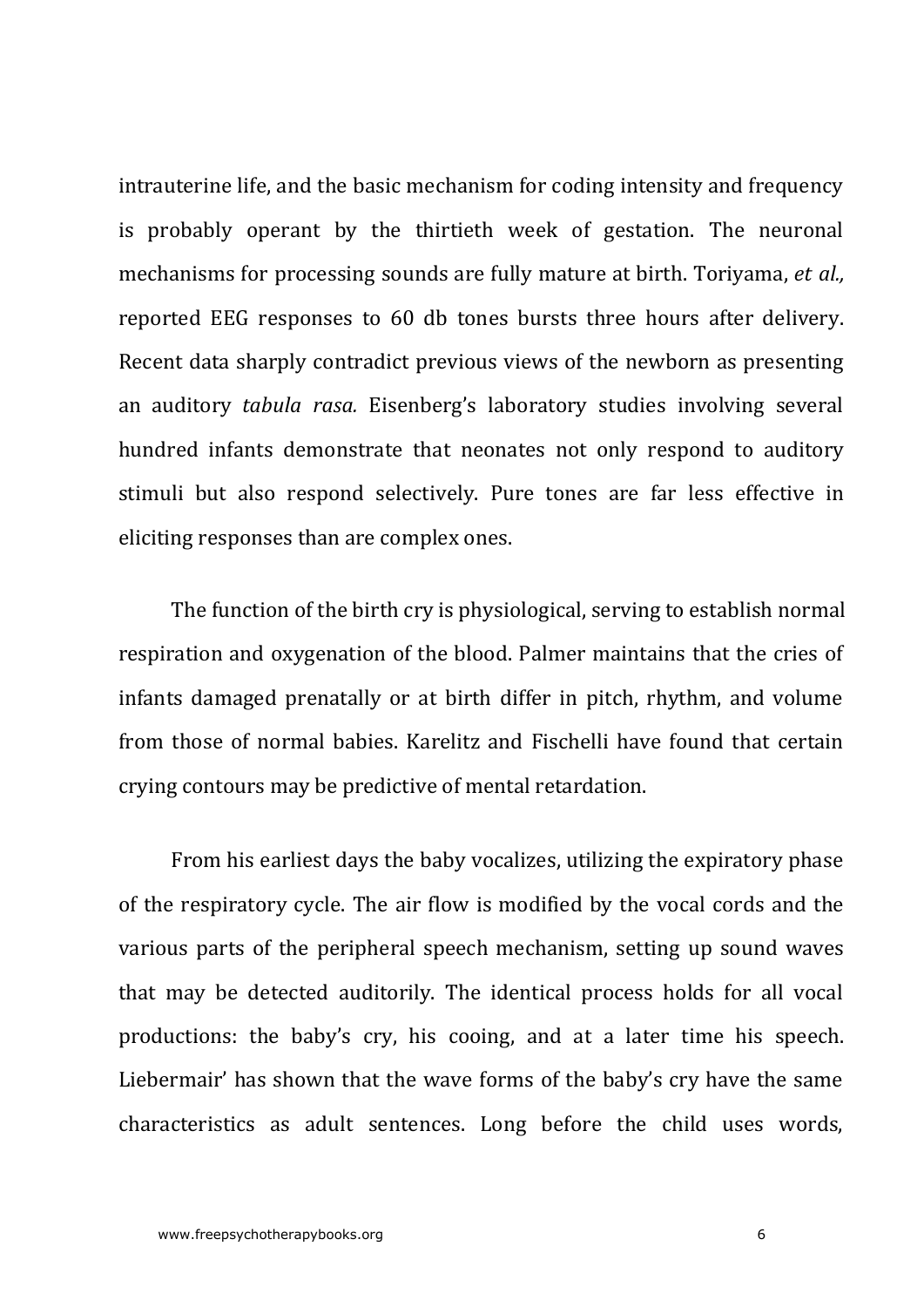alterations in breathing produce variations in intonation that are, in turn, instrumental in carrying messages.

Hunger, pain, and discomfort will make the neonate cry. These discomfort cries approximate low front yowels and are usually nasalized. Shortly afterward the active and alert baby will produce different kinds of vocalizations after feeding and during states of wellbeing. Such sounds consist of low front yowels combined with high back ones and a few consonants such as guttural  $/r/$  and palatal  $/g/$ . Very early, then, the child uses the physiological mechanisms of respiration and phonation for expressive purposes, and for the mother each characteristic vocal pattern has a distinct meaning.

Quite early the baby distinguishes between male and female voices and between friendly and angry voices. By measuring changes in heart rate McCaffrey and Moffit demonstrated in two different laboratory studies that 11 to 20 eight-week-old infants distinguish between phonemic contrasts of both synthetic speech and the human voice. On the basis of their experiments Elmas, *et al.*, concluded that perception in the linguistic mode may well be part of the biological makeup of the organism and must be operative at a surprisingly early age. That babies do a far greater amount of discriminative listening than has hitherto been shown is demonstrated by Friedlander's work. The infant's experience with hearing spoken language, he believes, is an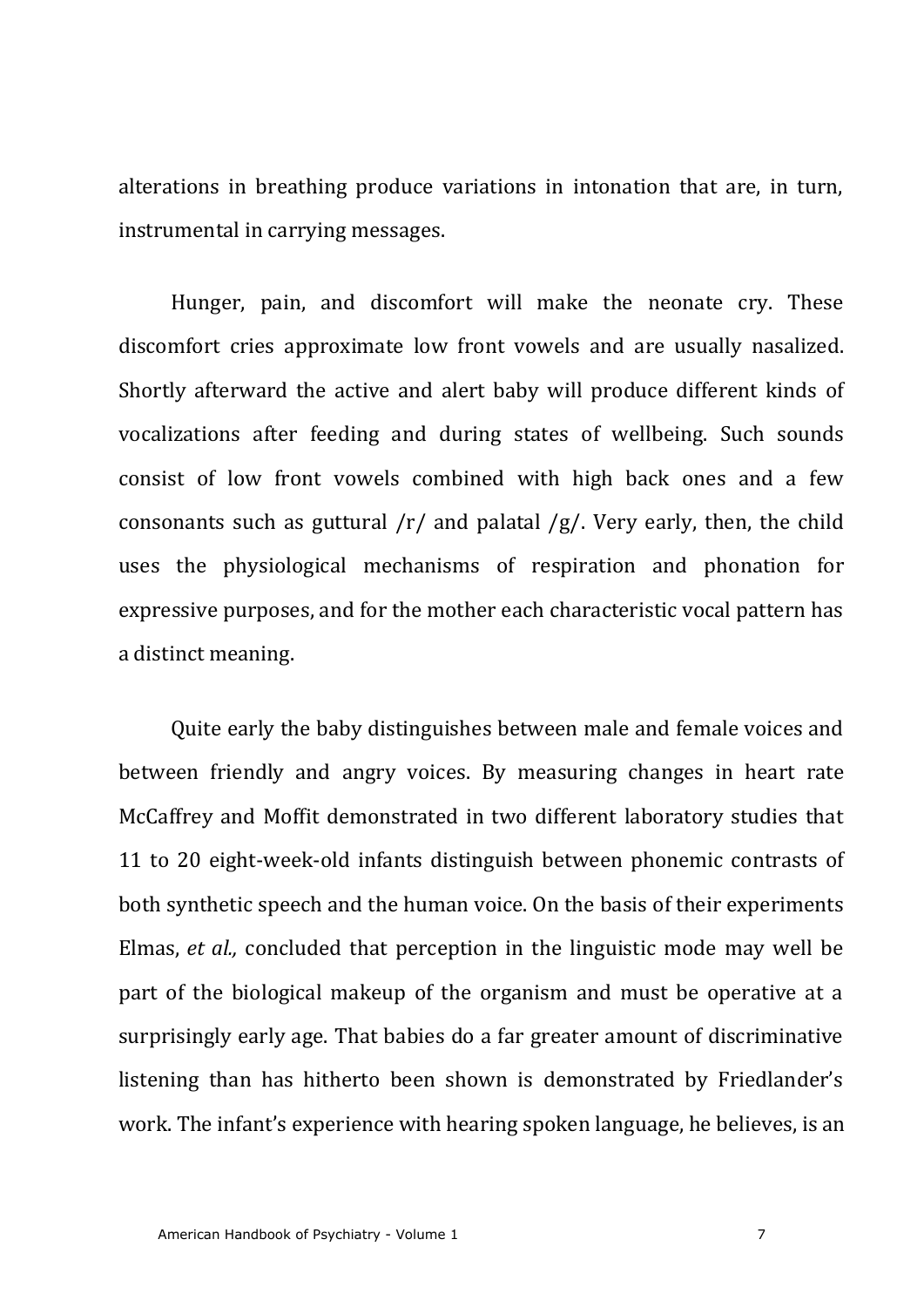indispensable requisite for his eventual ability to speak it.

Long before children respond to the phonetic patterns of words, they respond to the prosodic features of language, to the variation in intonation and pitch that carry the emotional load of communication. The mother's vocalizations are at first experienced as part of the total constellation that includes her smiling face, the presence of caresses, and the satisfaction of bodily needs. Turnure has shown that a three-month-old baby can be "tuned in" to a tape recording of his mother's voice, even in her absence.

#### **Cooing**

Before they are three months old babies engage in playful cooing interchanges with the mother when she imitates the baby's own sounds. This is probably a universal phenomenon. Piaget observed such early forms of interaction from the first month on and called it "verbal contagion." These vocalizations show a preponderance of back rounded vowels and—at a somewhat later stage—glottal stops, in addition to clicks of several varieties. In the fourth month, with increasing chewing activities as the result of the introduction of solid foods and the baby's tendency to put all sorts of objects into his mouth, lip and tongue muscles become more active and the cooing interchanges become more varied and livelier.

#### **Mother-Child Dialogue**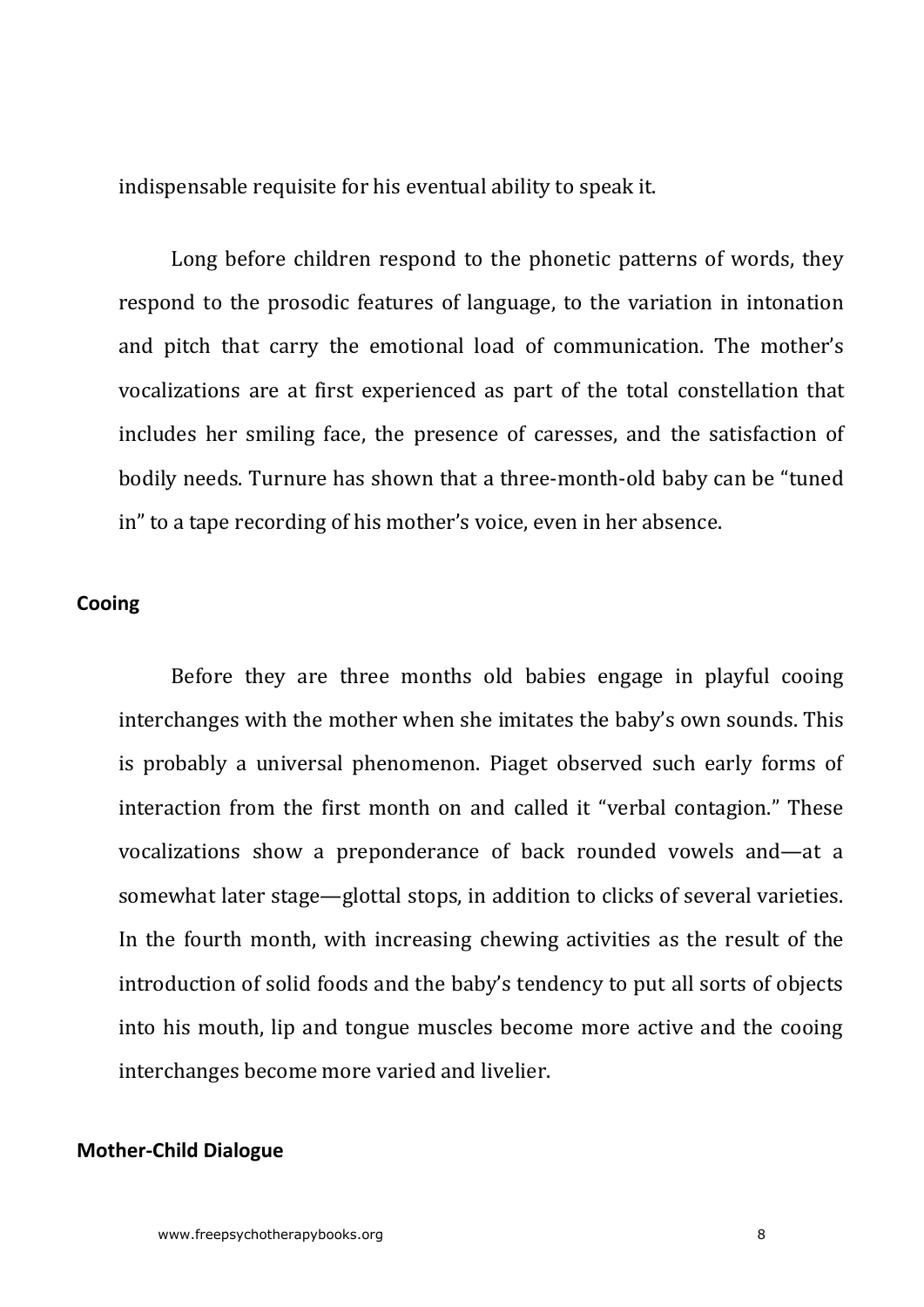The vocalizations that mothers use with their babies are tailored to the child's affective needs. They differ from those she uses in other situations in a number of features: in dynamic accent, in melody and rate, and in a marked tendency to rhythmic iterations. Snow says that children who are learning language have available a sample of speech that is simpler, more redundant, and less confusing than adult speech.

Di Carlo has made the pertinent observation that the mother caresses the child with her voice. Wyatt calls the dialogue between the mother and her baby a process of mutual feedback. The learning of the "mother language," she says, is achieved through unconscious identification. Infants are continually talked to in situations that are essential to their well-being. The vocal and affect communication between mother and child during bathing, feeding, and dressing must of necessity play an important part in the child's communicative attitudes, of which language is but one aspect. The mother's voice is undoubtedly heavily cathected for the baby. The extent to which this phenomenon bears on subsequent listening attitudes has not been explored, but it is quite possible, as maintained by Eveloff, that the first 18 months are crucial for symbolic language development and that serious flaws in the interaction between the baby and the mothering adult would have repercussions in terms of the child's linguistic and cognitive development.

We do know that normal maturational processes are delayed or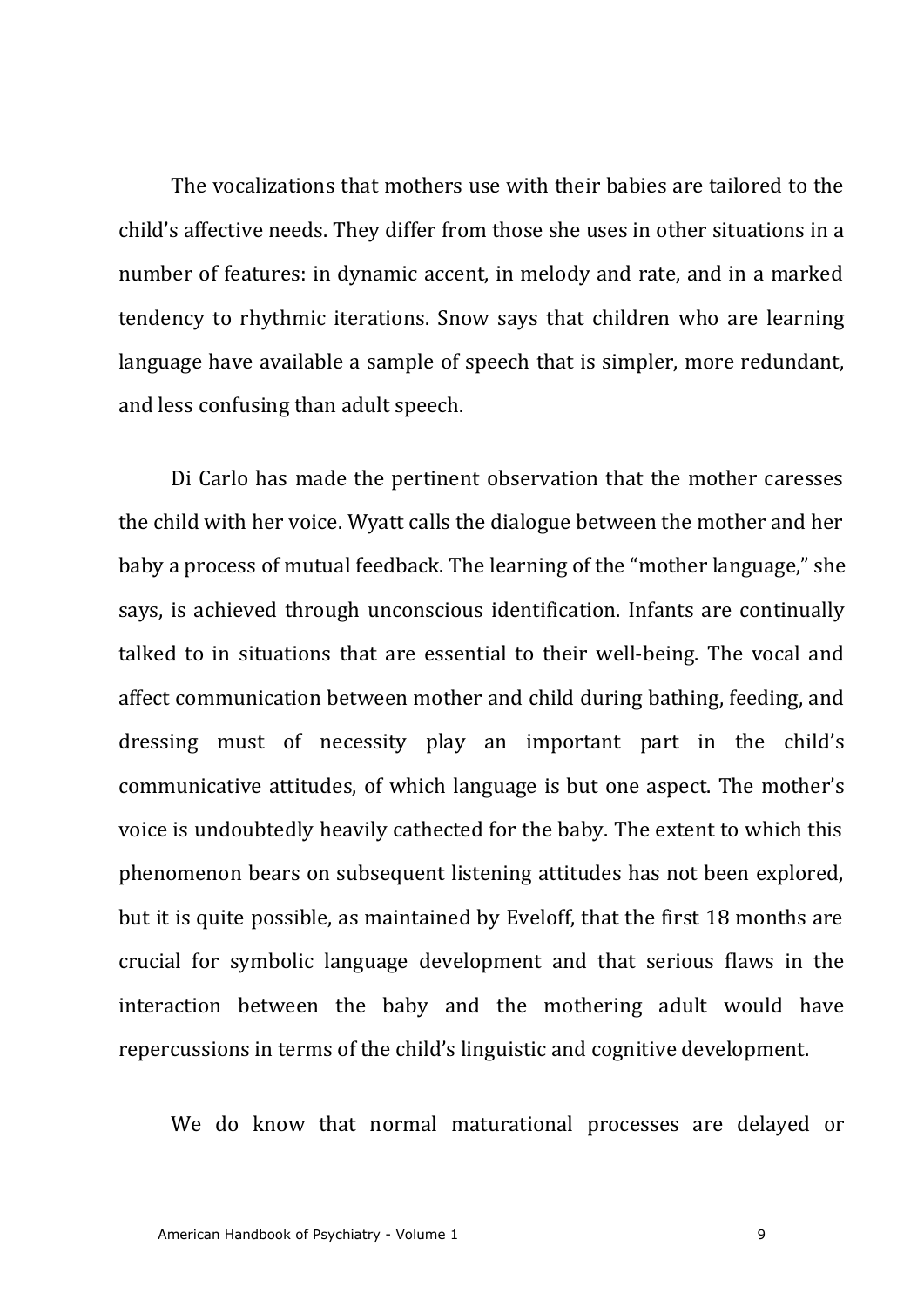disturbed in children brought up in institutions. This is convincingly shown in Provence and Lipton's study of such infants, whose yocal and verbal development is often severely delayed. We have no systematic investigations comparing the early vocalizations of institutionalized infants with those of well-mothered babies, who have a repertoire of most of the vowels and half of the consonants by the end of the first year. Not all institutions are alike, of course. Tizard, *et al*, found that the language comprehension scores of young children correlated significantly with both the quality of the speech directed to them and the way the residential nurseries were organized. A careful comparison of the vocalizations of infants even in "good" institutions with those of babies who have received ample sensory and affect stimulation might, nevertheless, reveal much earlier deficits in institutionalized babies than those shown by Brodbeek and Irwin, who found that differences in verbal development between deprived voungsters and middle-class ones begin to show at 18 months. It is of interest that in a later study Irwin proved that with very systematic stimulation beginning at 14 months, the phoneme frequency of stimulated babies was significantly higher than that of their control group.

#### **Babbling**

Between the fifth and the tenth month of life, usually around the time he attempts to turn over, to sit up, to drink from a bottle, the baby begins to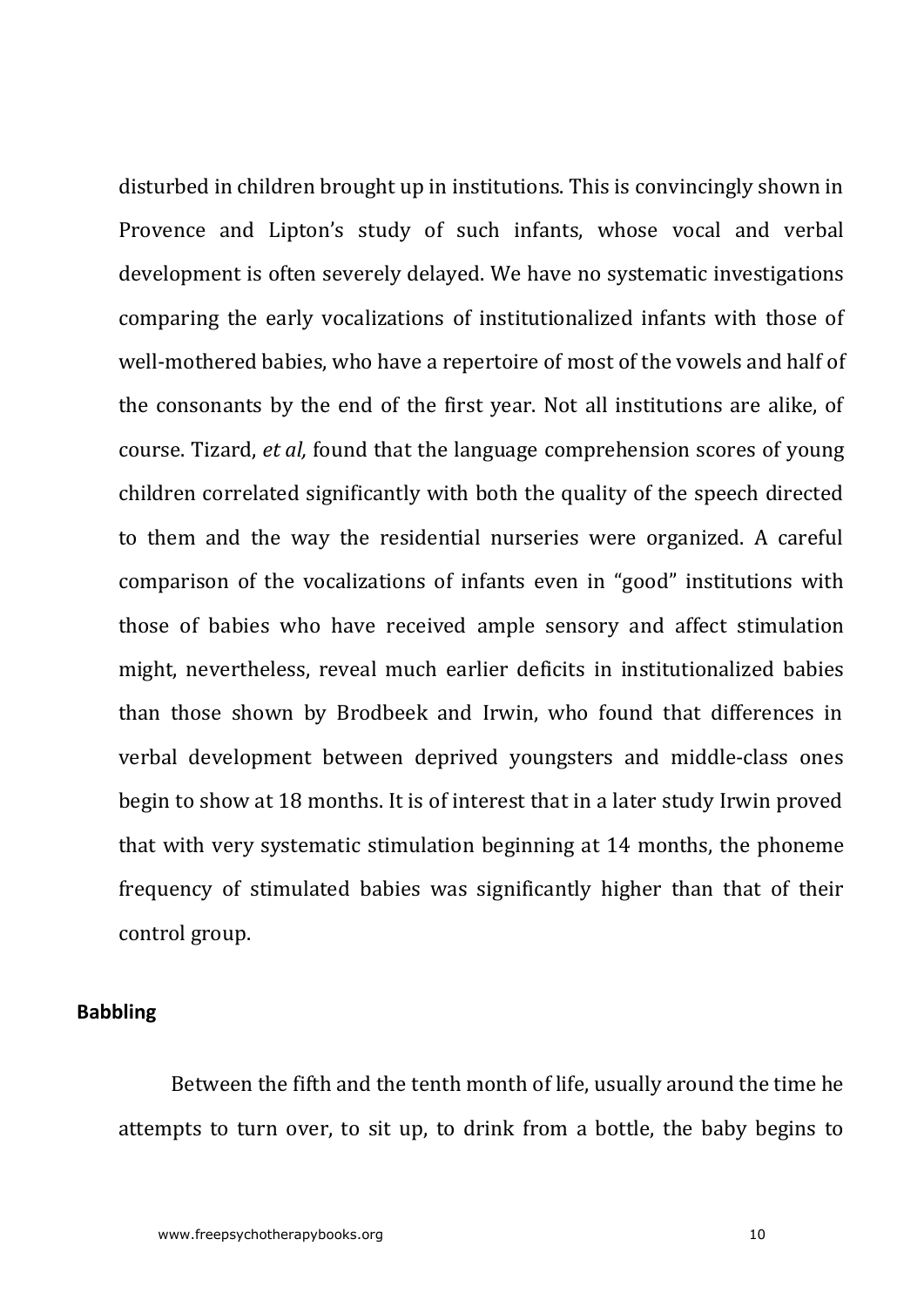babble.<sup>[1]</sup> There is no clear demarcation from expressive sounds to babbling. The various stages of language development overlap. From short cooing phrases the baby proceeds to the use of long strings of sounds that are no longer tied to specific situations. Now the baby lies in his crib, amuses himself with his fingers and toes, and plays with sounds that he produces spontaneously, obviously for the sheer pleasure of making them. These vocalizations are presymbolic. They are playful and probably autoerotic. There is no mistaking the intense gratification the baby derives from the mouthing of sounds and the enjoyment he gets from this repetitive playful experimentation and stimulation. It is thus not surprising that analysts are impressed by the role this particular oral activity plays in early psychosexual development.

During babbling the baby "discovers" how to mold the outgoing breath stream so as to produce a whole repertoire of sounds. At the same time an auditory feedback loop is being established. As sound-producing movements are being repeated over and over again, a strong link is being forged between tactual and kinesthetic impressions, on the one hand, and auditory sensations, on the other. A pattern of alternate hearing and uttering is set up. Sounds—and as time goes on they take on a more and more repetitive character—are no longer random but tend to resemble the phonetic and intonational configurations of the original utterance. One of the main functions of babbling, therefore, is an intensive kinesthetic-proprioceptive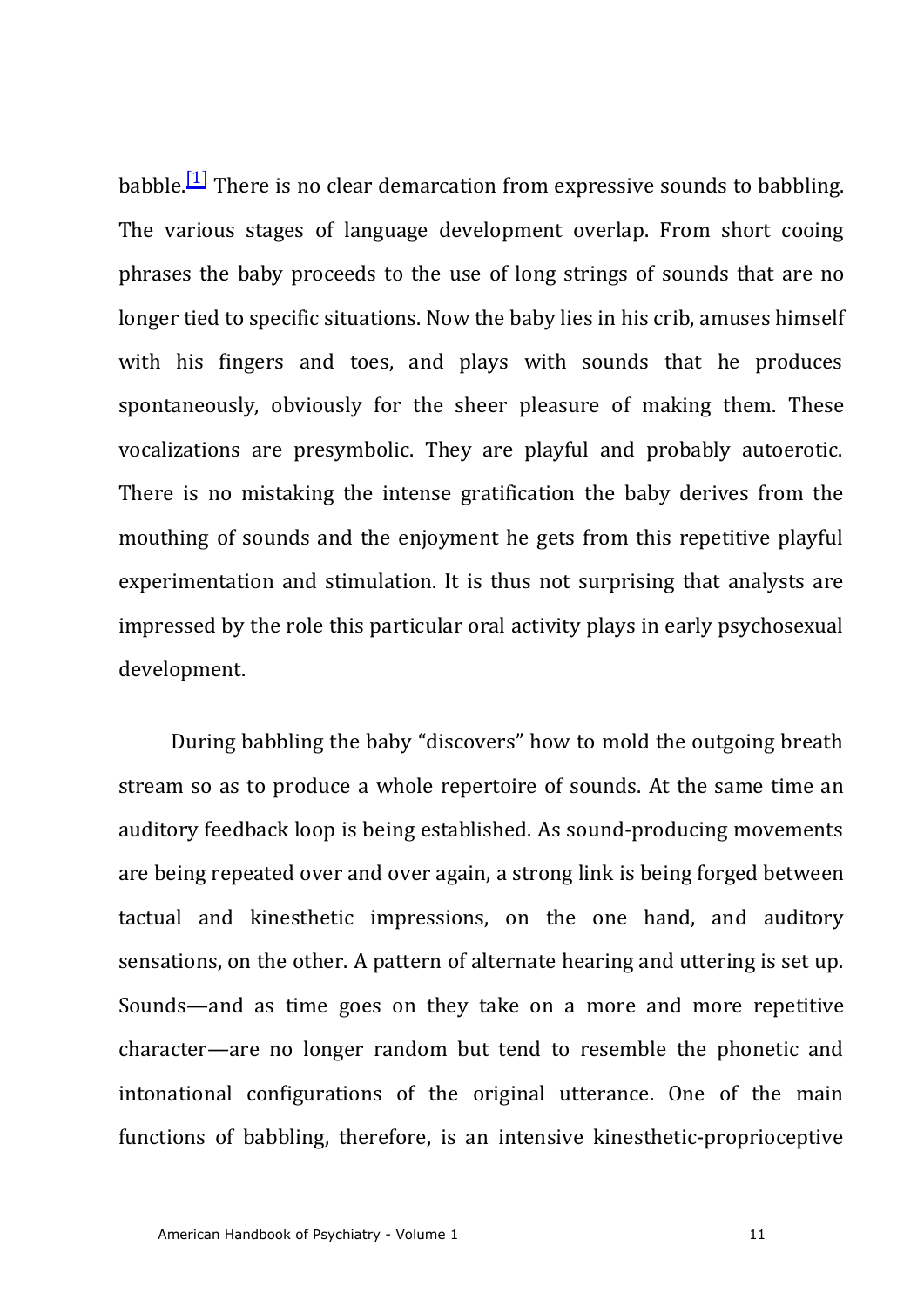auditory learning experience, resulting in primitive sound- movement schemata. The baby not only produces a whole range of different sounds but also derives pleasure from those he himself produces. The self-stimulation the baby engages in during this activity may play an important role in his increasing awareness of linguistic organization.

Every mother knows that she can stimulate long babbling conversations between herself and her child. It has been shown that nonsocial stimuli such as the sound of chimes do not increase vocalizations. Nor does the mere presence of the human being result in more copious babbling. It is the human voice that stimulates babbling, and babbling is reinforced by the presence of a significant adult. Mother and child engage in what Piaget calls "mutual imitation." The baby, stimulated by his mother's vocalizations, produces more of his own. Thus, even at this early stage, a corrective feedback mechanism is established that, according to Wyatt, is a *sine qua non* for smooth language development. Of course this is possible only if the child has learned to store if only for a limited time—and to retrieve the auditory-motor configurations the mother models for him. It is she who monitors the baby's vocalizations by providing the phonemes used in her own linguistic culture.

Normal children vary in the amount of babbling they do; some babble early, some much later. However, intactness of the central nervous system is a prerequisite for the auditory-motor feedback loop that stimulates babbling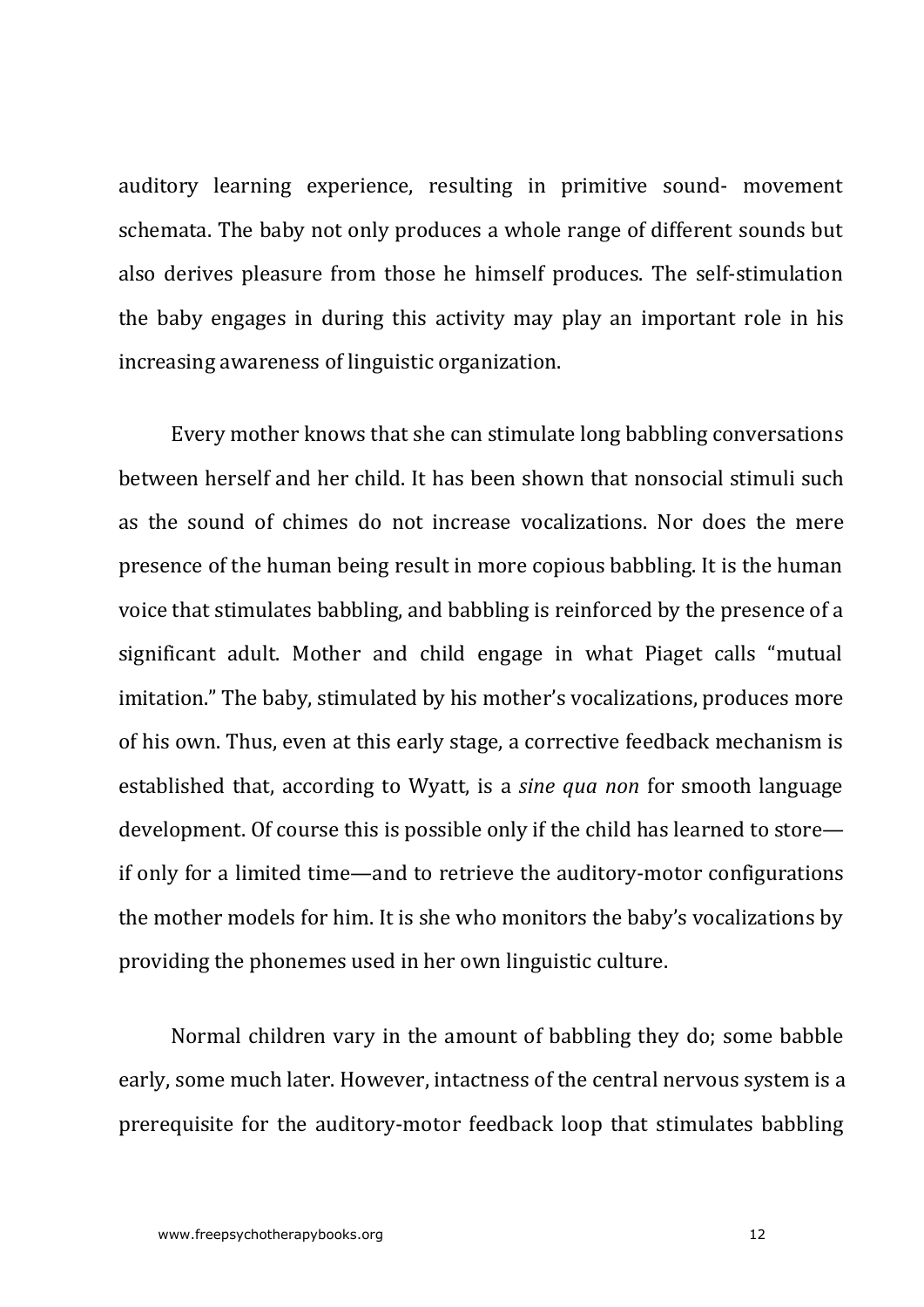behavior. This loop does not become functional in babies who are deaf or hard of hearing. Deaf babies babble, but they discontinue doing so after a while because they lack the stimulation derived from hearing their own sounds as well as those of the environment. New investigations have demonstrated that with amplification at the babbling stage, that is to say, with the very early establishment of the auditory feedback loop, the language development of severely hard of hearing children approximates that of normal ones.

It has been assumed that babies from widely differing language backgrounds have an extensive repertoire of babbled sounds that include not only those of their mother language but also many others that drop out later Cruttenden, in an interesting analysis of the babbling of his twin girls- admittedly an atypical sample—maintains that this claim is not borne out by the facts. He did not, for instance, find fricatives or affricatives<sup>[2]</sup> /th/, /s/, /z/, /sh/, or /ch/ among his children's babbled sounds. He concluded that the range of babbled consonants is not nearly as extended as is often implied. Nevertheless, he believes that the babbling stage is important not only as a period for experimentation but as one in which the child's repertoire shifts in the direction of the language to be learned. Weir found that the sounds of fiveto seven-month-old Chinese babies differed from those of Russian and American ones. Early and selective imitation of input, therefore, must play a significant role in babbling. Quantity and quality of babbling varies from one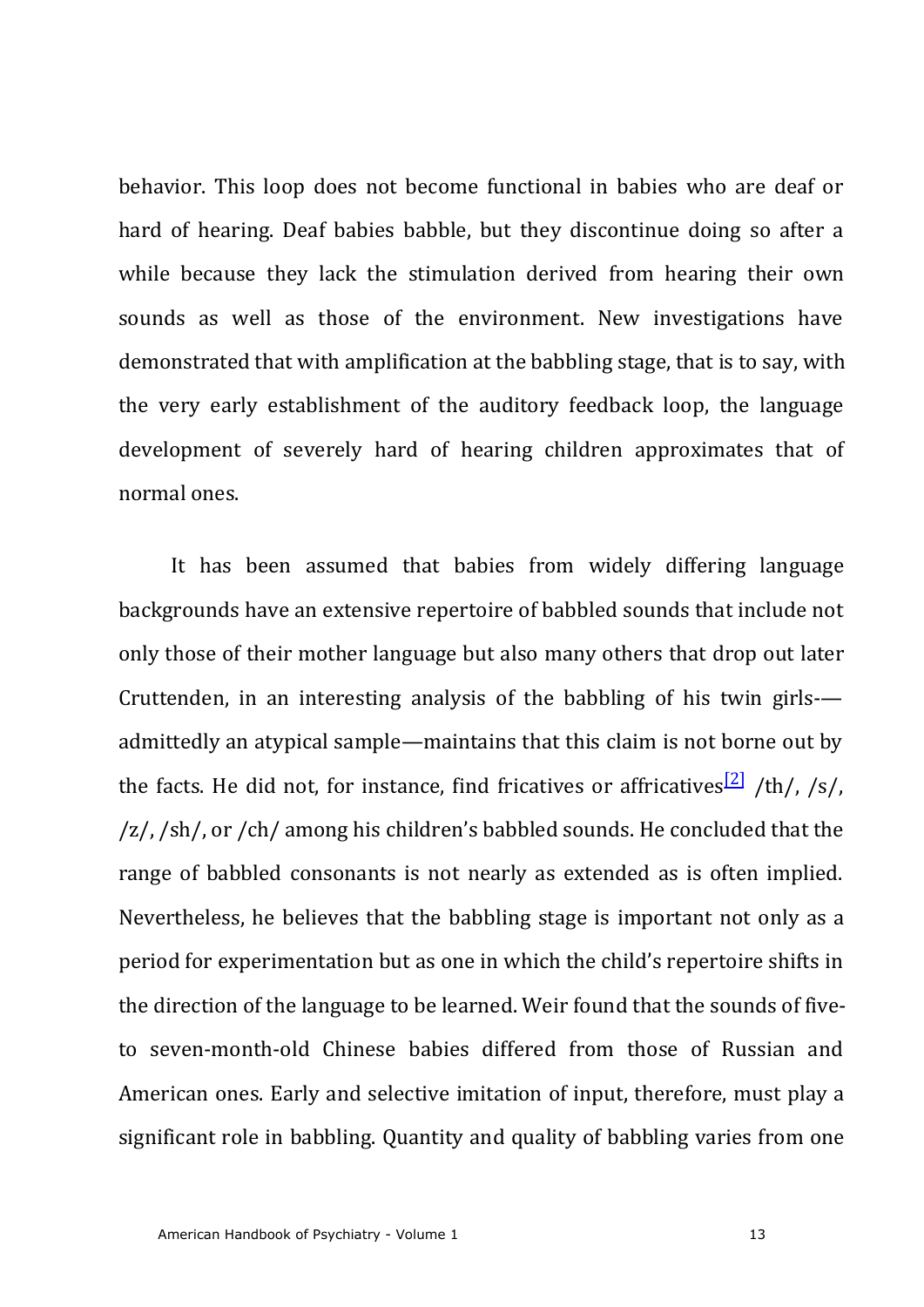child to the next, but as babies advance in age, their babbled sounds become more differentiated and more clearly patterned.

#### **Echolalia**

Around the tenth month, as control over volume and pitch develops, duplications become more frequent, intonational contours more distinct, and the baby begins to imitate the more patterned utterances he hears in his environment. He starts repeating words heard, but not necessarily understood. It is the main accented word in a sentence, the word that is most heavily loaded with affect, that is selected for imitation, and it is the initial syllable of such a word that is usually chosen for duplication.

Echolalia is a normal phase in language development, and echolalic responses comprise a significant portion of children's speech up to 27 months. Toddlers often repeat words or combinations of words for purposes of clarification, to try them on for size as it were. Echolalia is pathognomonic for mental retardation, autism, or aphasia only if it is the only response available to the child, if it has an intensely compulsive quality, or if it occurs in older children.

#### **Listening and Language Comprehension**

That effective listening is indispensable for the development of speech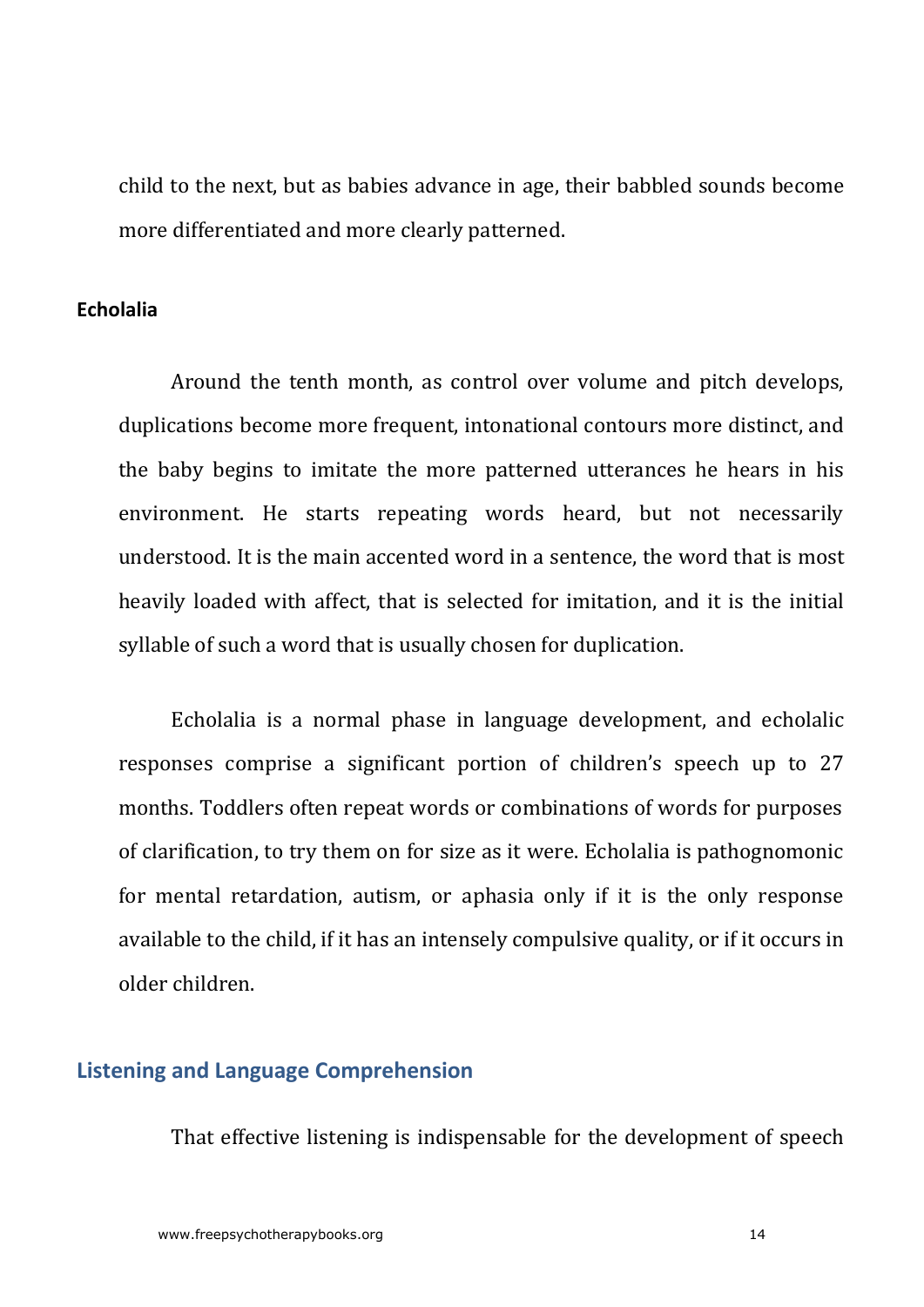and language has been known for some time. Infants' systems for processing acoustic and linguistic input mature much faster than those for generating language. How do babies make some order out of the "buzzing confusion" that surrounds them? Friedlander says they face a monumental task learning to order auditory and linguistic signals into more or less stable categories. In a series of highly ingenious experiments, he has shown that, among other achievements, eight- to fifteen-month-old infants can discriminate between backward and forward speech and between flat and bright intonations.<sup>[3]</sup>

Long before they decode linguistic patterns, children learn to detect certain regularities from the intonational contours and phoneme boundaries of the speech that surrounds them. An enormous amount of learning, therefore, must be going on during the seemingly passive listening done by very small children. This fact has important implications for early intervention and enrichment programs.

Crude processing of input precedes language comprehension. We assume that by a process of selecting, filtering, and transforming acoustic input, small children arrive at the decoding of linguistic information. What are the requisites for comprehension? A fundamental requirement is that the child be able to make a modicum of sense out of the world that surrounds him, that he use some objects appropriately, and that he has a rudimentary sense of self, of being separate. Lewis- says that the child responds first to the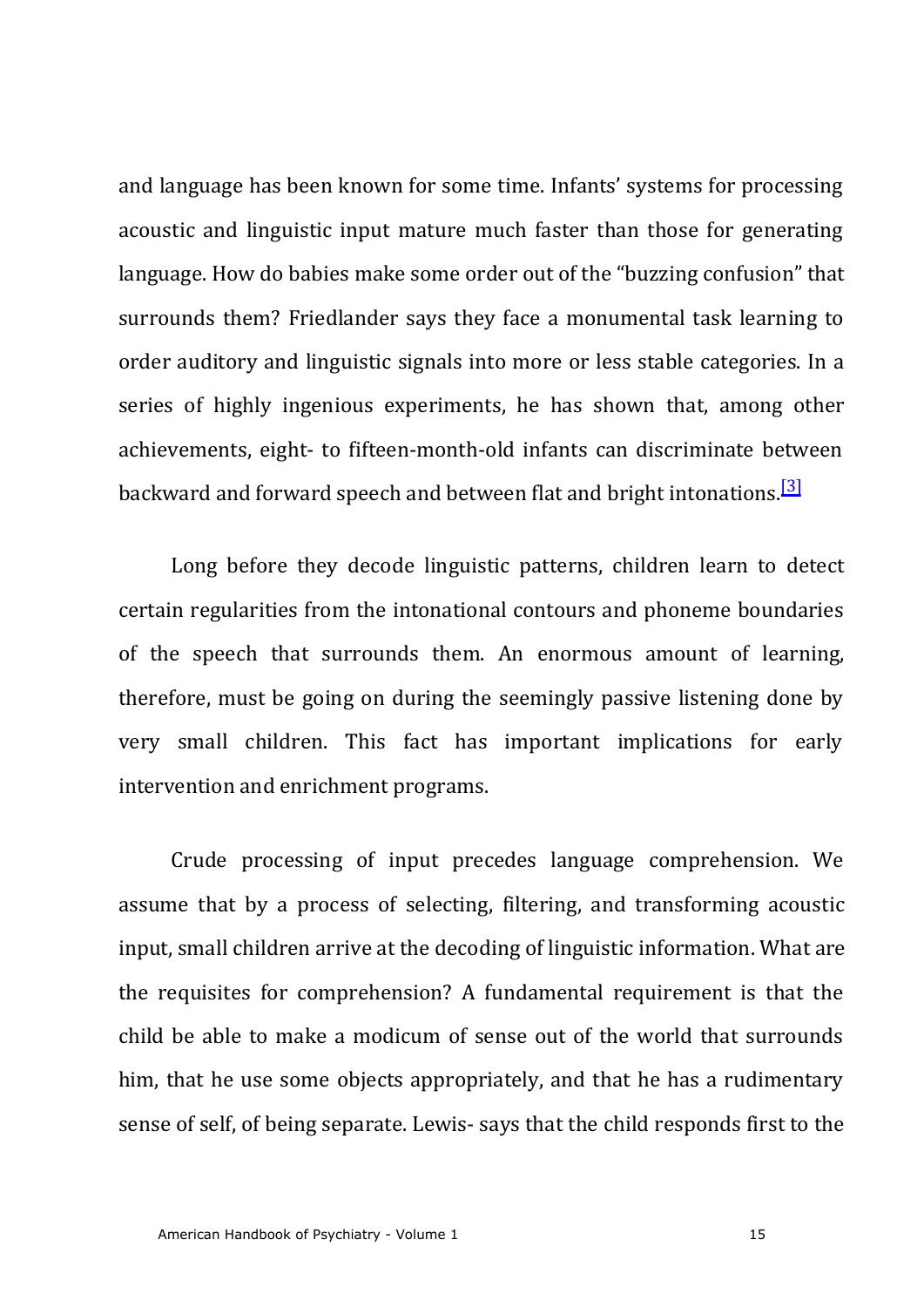intonational configurations that form part of specific situations. Slowly the phonemic pattern becomes intertwined with situational and intonational features, until very gradually, as further differentiation takes place, the phonemic pattern becomes dominant, irrespective of the situation. Around the age of 12 months the child shows signs of understanding simple phrases and commands, particularly those that are heavily loaded affectively.

#### **Expressive Language**

Although new research has thrown light on some of the factors that determine the ability to process verbal information, we do not really know what happens when the child *produces* his first meaningful utterances. Indeed, there is little agreement on what constitutes the first word. Is it the word the child uses in contexts other than imitation, the utterance that stands for an object, a person, an event? McCarthy argues that there is a tremendous gap between the mere production of a word and the symbolic representational use of that word in an appropriate situation.

In recent years a lively controversy has arisen between the proponents of learning theory and nativistically oriented researchers regarding the emergence of the first meaningful words. Learning theorists argue that language is slowly shaped out of the multitude of babbling sounds by means of selective reinforcement on the part of the parents, who show their delight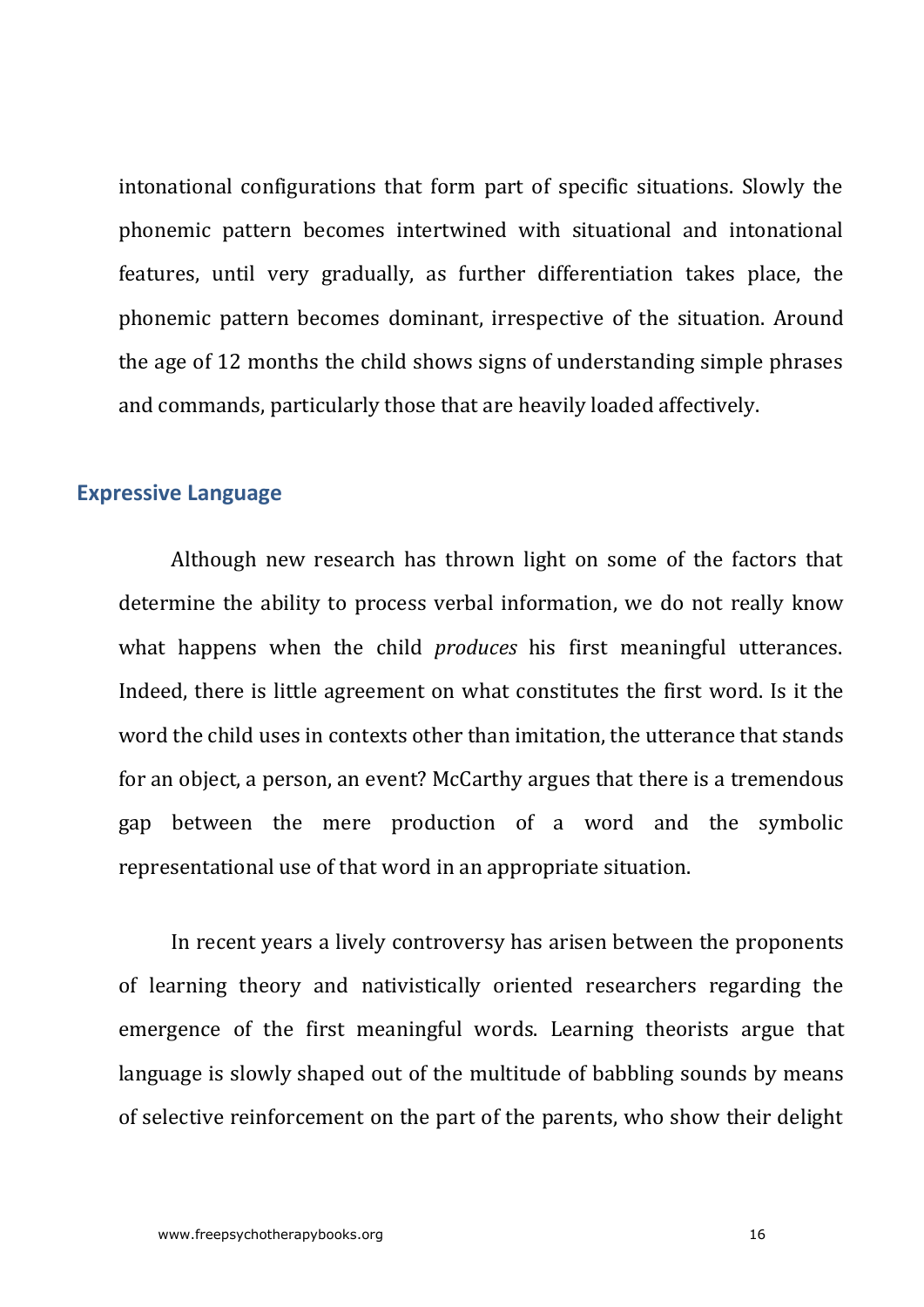when the child produces sound combinations that resemble actual words. As a result of such reinforcement, the child gradually begins to associate such sound combinations with specific situations, people, or objects. Linguists such as Jakobson and Halle, on the other hand, draw a sharp dividing line between babbling and representational speech. Brown, in an intermediate position, suggests a "babbling drift" in describing the transition from babbling to language.

We know that at the age of 12 months the child is able to imitate the intonational contours of his mother's speech. Many preverbal babies utter long strings of sounds that resemble those of adults in melody and pitch. Mothers respond to these vocalizations as if they were definite messages, statements, commands, or questions. A message is clearly associated with the modulated strings of sounds the baby produces even before he can utter a single word. Advanced babbling *is* a sort of language, and we cannot, therefore, talk of the emergence of symbolic speech as a sudden event, but must look upon this development as an ongoing process that goes through a series of interrelated and overlapping phases, each new phase representing not merely an addition but a new and more highly integrated configuration.

#### **Linguistic Dimensions**

Several dimensions of language are described by linguists: (1) the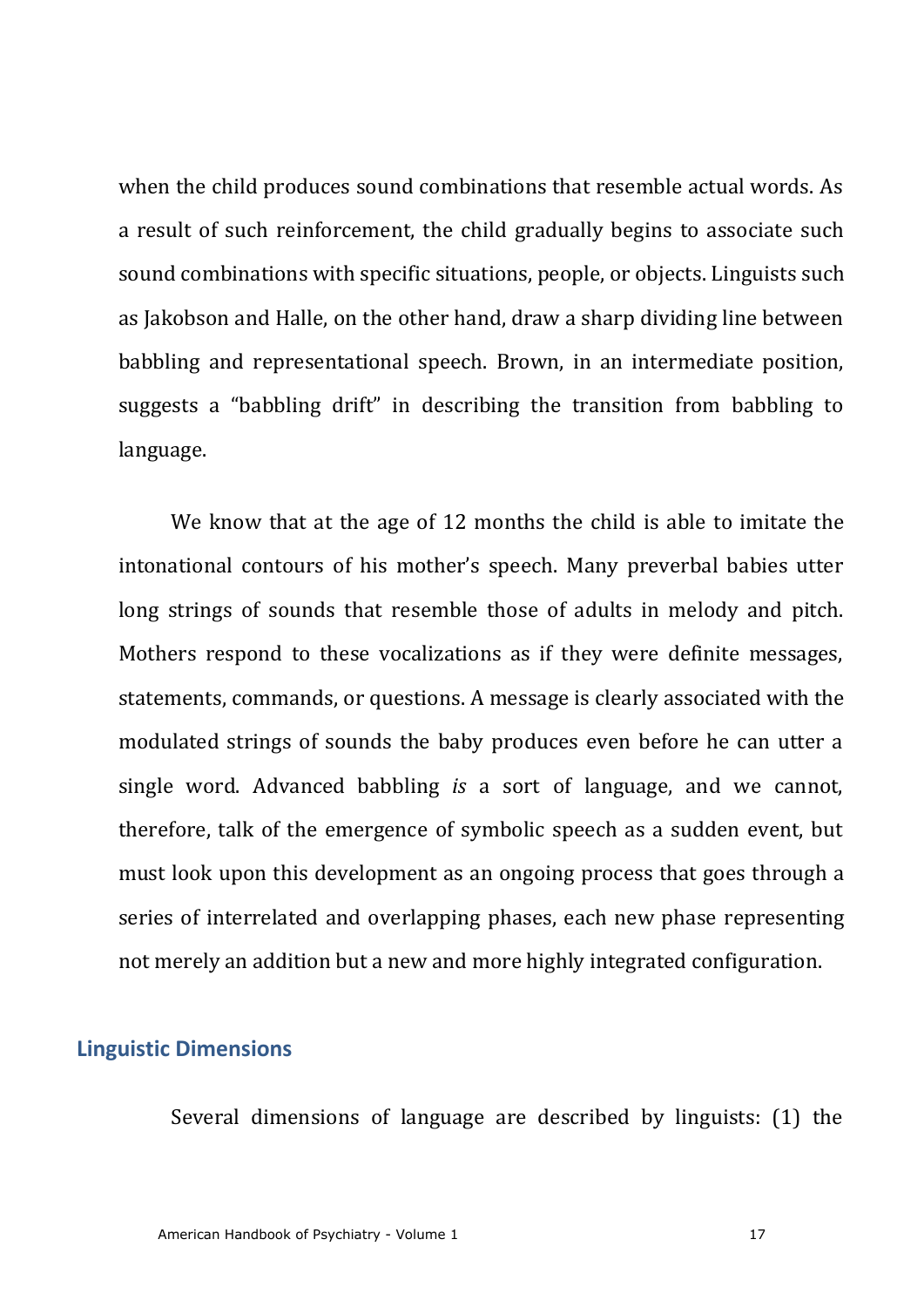phonological refers to elementary verbal forms and their combinations into words;  $(2)$  the semantic deals with word meanings;  $(3)$  the syntactical concerns the formal relations and underlying rules for processing and generating sentences. Developmental linguists attempt to construct a model to explain the child's unfolding ability to understand and produce an infinite number of sentences. $[4]$ 

*Phonology* describes the matrix of features that differentiates one speech sound from another by virtue of certain characteristics. It deals with contrasts between certain features, such as the one between voiced and voiceless sounds, for example,  $/p/$  and  $/b/$ .

For the infant sounds are probably at first indistinguishable from one another. As children's perceptive faculties develop, they gradually learn to differentiate between coarser and finer shades of sounds. Research on the perceptual distinctions children are able to make between birth and the age of three years is relatively recent. Jakobson postulated that successive perceptual contrasts are acquired in a more or less consistent sequence. One of the first is probably the distinction between vowels and consonants.<sup>[5]</sup>

There are considerable variations between children when it comes to production of sounds. Some, for example, acquire fricatives far earlier than others. Not only the timing but also the quality of sound reproduction varies.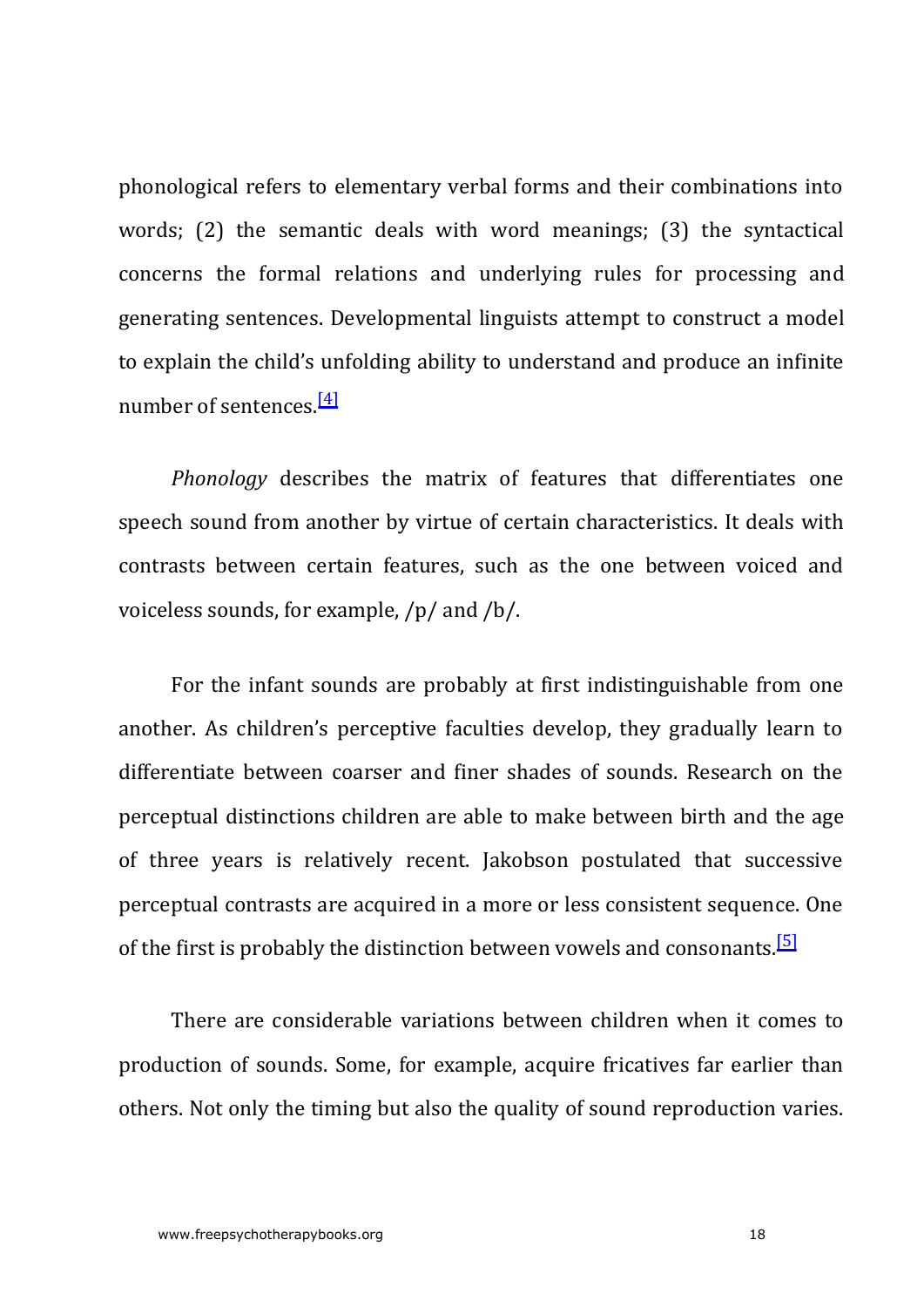Many children have trouble not only with a single phonetic feature but with several of them. A child who substitutes "dar" for "car" misses not only the place of articulation— alveolar rather than velar—but also the voicednonvoiced contrast. Menyuk found that Japanese children acquire mastery of the phonological system roughly at the same time and in the same order as do American youngsters. This suggests that the hierarchy of sound acquisition depends on the developing productive capacity of the child.

Not all of the 40-odd sounds of English are mastered simultaneously. The child's earliest utterances contain only two or three phonemes. At 18 months he may cope with from eight to twelve of them, including diphthongs. From then on his production of the sounds of his language increases by leaps and bounds as a result of further differentiation. Sudden spurts are followed by phases of consolidation. American children manage 80 per cent of all sounds by age five.

As a rule children use only those sound sequences that are part of their native language. An English child will not, for instance, produce the cluster "pf," which is a common one in German (as in the word "pferd"), but he will use the cluster "pl" which is acceptable in English. Children do not usually need formal training to learn these rules. While it is obvious that the mastery of the phonological system of the language requires a degree of central nervous system maturation, the child primarily needs a model. It is the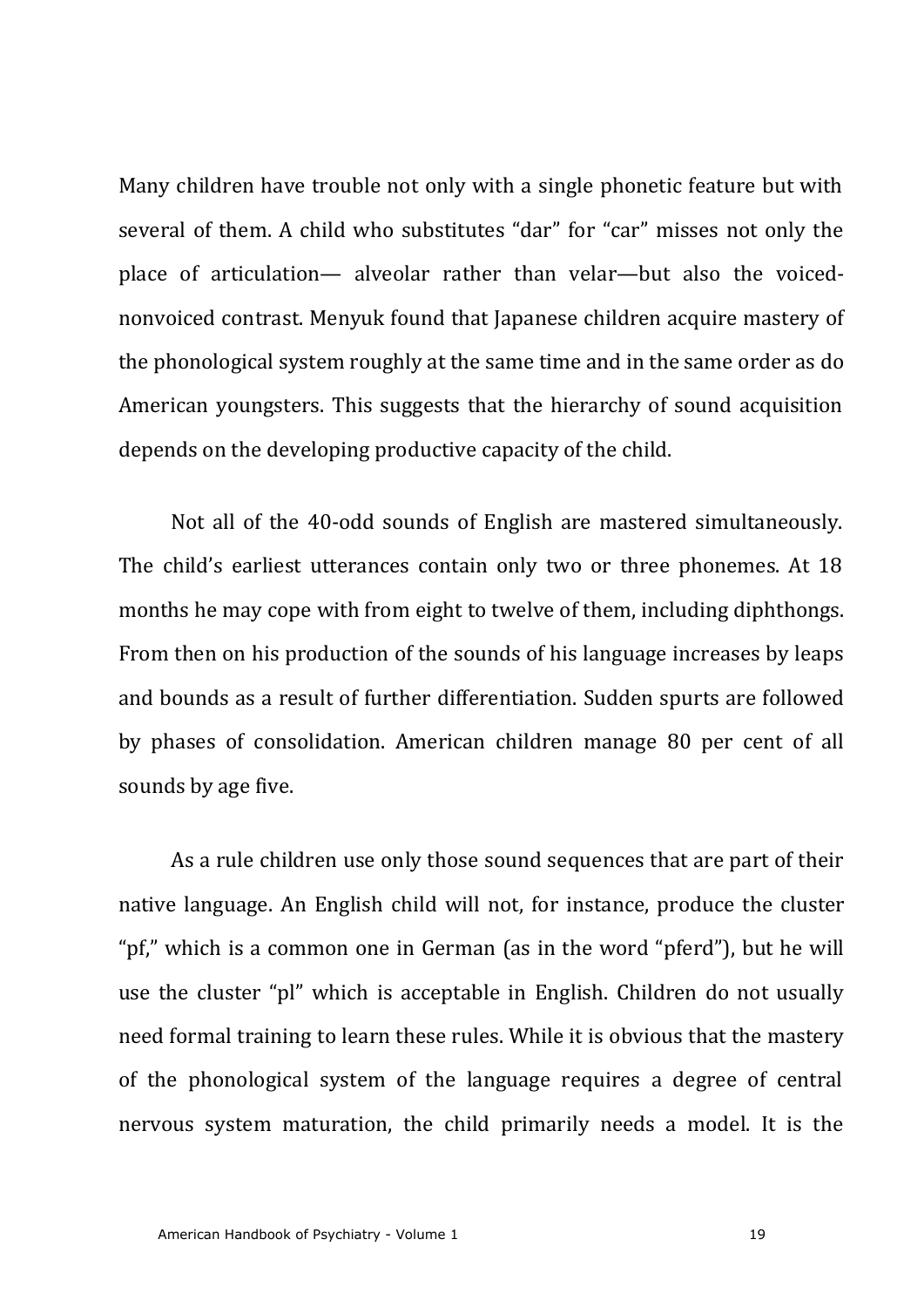mother who usually serves as the primary language model and who literally feeds back to the child those sound sequences that are acceptable in his language environment. During certain critical stages of language learning, the model is of decisive importance in the mastery of the phonological system of the language.

The affective and communicative exchange between mother and child also plays an important part in the acquisition of vocabulary and in the growth of meaning, that is, in the *semantic* dimension of language.

Most children begin to use symbolic utterances between 12 and 20 months. They usually select those words that provide essential information or those that are strongly affectively colored. Words at this age reflect the magical universe of the small child. There is a close link between the name and the qualities of an object. Single words at this age may also stand for groups of experiences and configurations that are lumped together (holophrases). Many children cling to one-word sentences for a long period, using intonation to express a variety of meanings. The upward shift in pitch might indicate a question, for example, car?

Brown says that parents intuitively provide the names that reflect the structure of the child's world. The parents may say, "spoon" and not "silverware," using the more concrete referent in preference to the more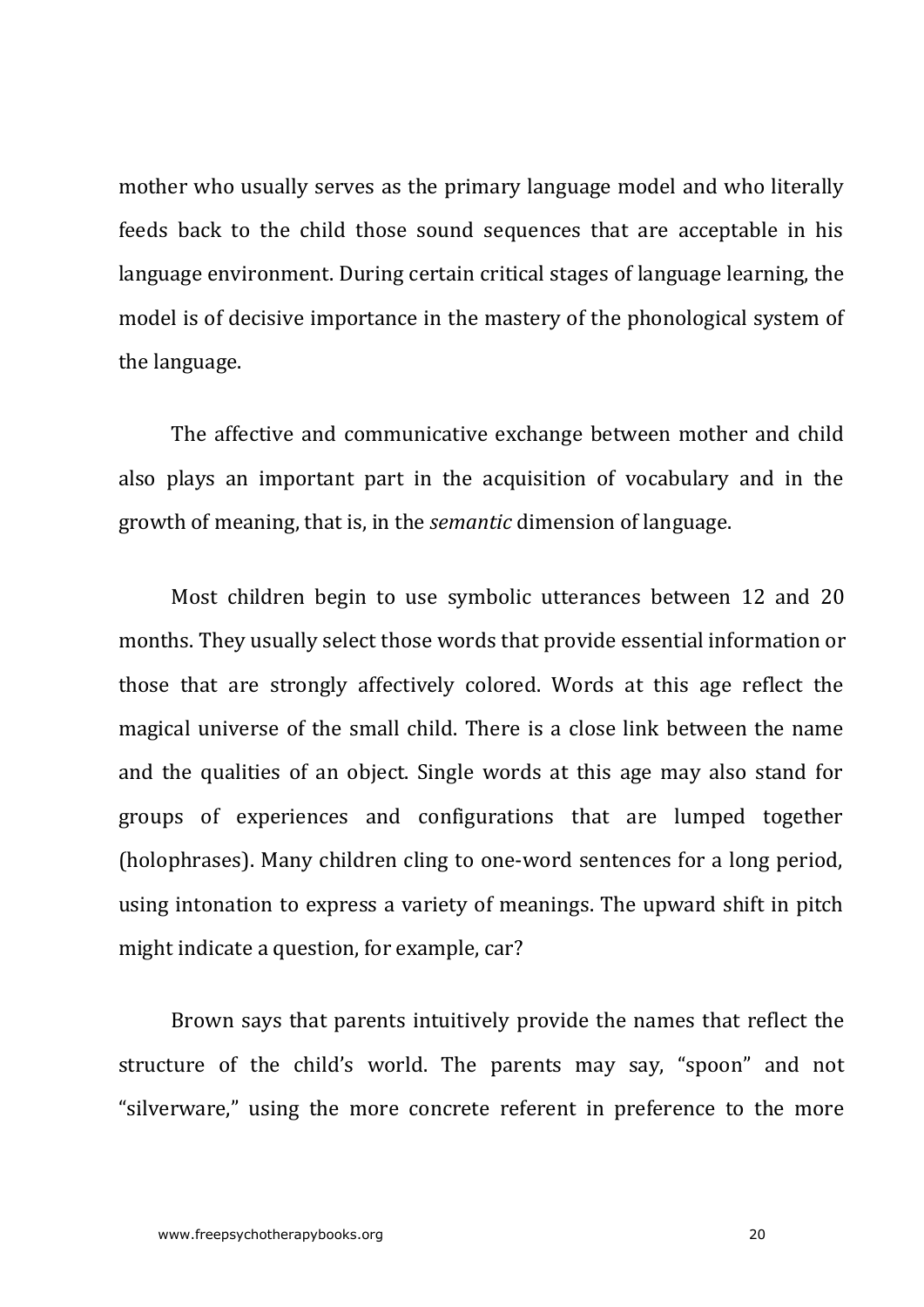abstract one. But they will say "fish" rather than "trout," using the general rather than the more specific referent. Children enlarge their vocabulary through a process of extension and restriction. Its growth is characterized by continuing modification of meaning, involving both the acquisition of new words and the expansion and refinement of word meanings previously learned. Increasing differentiation is reflected in more precise usage. "Doggie" is at first only the child's small, fluffy toy dog; a little later the word describes the real dog the child sees at a neighbor's, and finally it stands for all members of the species "dog." The meaning of the word has been expanded. The opposite process takes place when the child says, for instance, "He write a picture." When he learns that the word "write" refers only to those graphic activities that involve letters and numbers, he has restricted and refined the meaning of the word.

Some concepts and the words that represent them are learned earlier than others. Only 10 per cent of 240 two year olds in Palmer's group' understood the word "around." Concepts such as "backward" are difficult for three vear olds."

The development of meaning, which belongs to the semantic aspect of language, cannot be explained by associative bonds. Meanings are not constant. They change throughout the individual's entire life. At age three the child uses 700 to 800 words, and between three and five years he adds at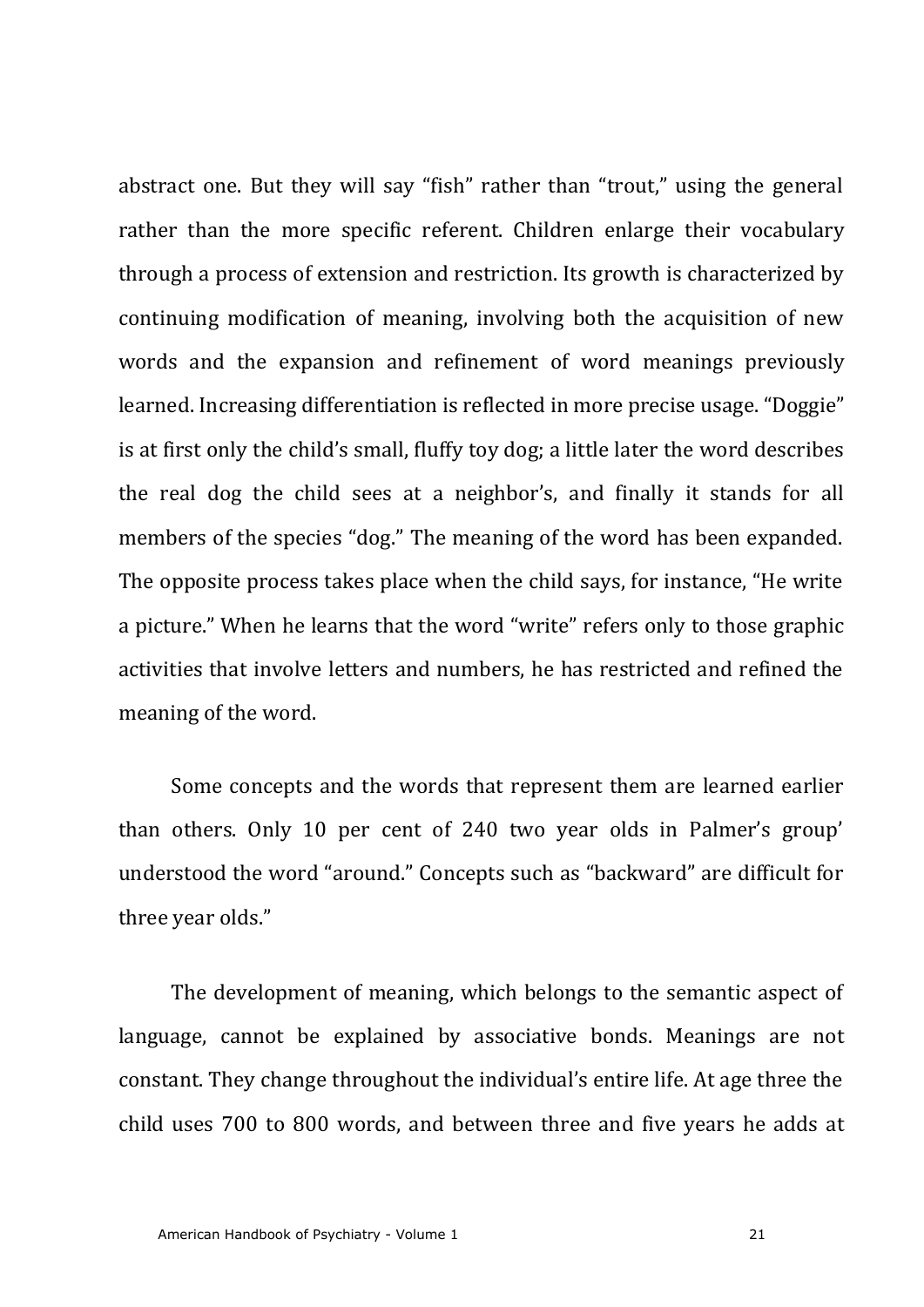least  $50$  new words to his vocabulary each month. The growth of meaning depends on the verbal richness of the child's cultural background and probably on his linguistic endowment (although linguists do not agree, clinicians who work with language-delayed children know that this endowment may differ within social milieus and even within given families). This growth depends primarily on the mother's interest in and knowledge of words, on her ability to clarify shades of meaning, on the easy give and take between her and her child, and on the constant feedback provided by the significant people in his environment. Stodolsky's study indicated that the best single predictor of Negro children's recognition vocabulary was the mother's vocabulary score on the Wechsler Intelligence Scale for Adults. The maternal teaching variable was the extent to which the mother defined tasks and named specific qualities of the environment. Thus the child's cultural and affective milieu play a vital part in fostering delight in the use of words and interest in shades of meanings. Children do need models, above all, for the acquisition of the lexical aspects of communication.

On the other hand, modern linguistic theory postulates that in the development of *syntax*, the set of rules that governs the organization of the more or less limitless number of possible utterances, imitation is not of primary significance. Children do need exposure in order to be able to deduce the underlying rules of language, and linguists admit that the very young child begins with repetition of bits of speech heard. Because of limitations in their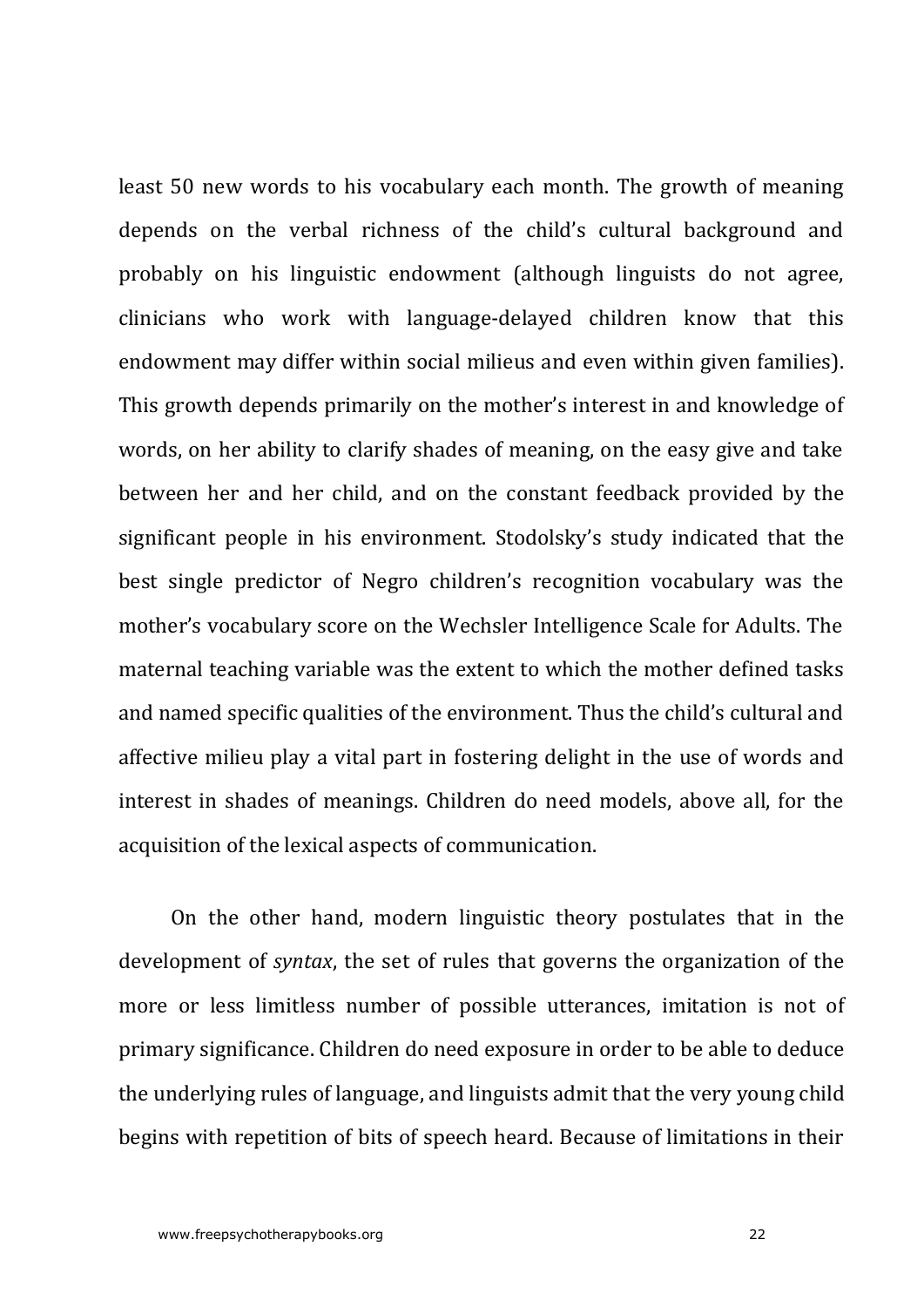auditory memory and because they cannot as yet program longer units, they repeat only two to four items. These repetitions are usually systematic reductions of the input perceived and are apparently processed as units rather than as lists of single words. (Children repeat those parts of speech that carry the significant information.)

Learning to generate complete sentences (as opposed to repeating) is a slow process and proceeds from primitive to more and more differentiated syntactical and morphological structures. Before or around their second birthday, children produce their first spontaneous, nonimitative two-word combinations. Brown points out that the two single utterances "push" and "car" are not simply joined. The unit is programmed as a whole, and "push" is subordinated to "car" by means of lesser stress and lower pitch. The transition from the generating of single words to two- word units that are hierarchically organized is a tremendous step forward. Words can no longer be changed around like beads. The position of words in the string becomes relevant; the principle of word order, a powerful linguistic signal in English, is established.

Children's spontaneous two-word combinations, like their repetitions, consist of the most highly stressed and informative words— nouns, verbs, adjectives—content or "open class" words. This telegraphic speech is characterized by the omission of functor words, prepositions, auxiliaries,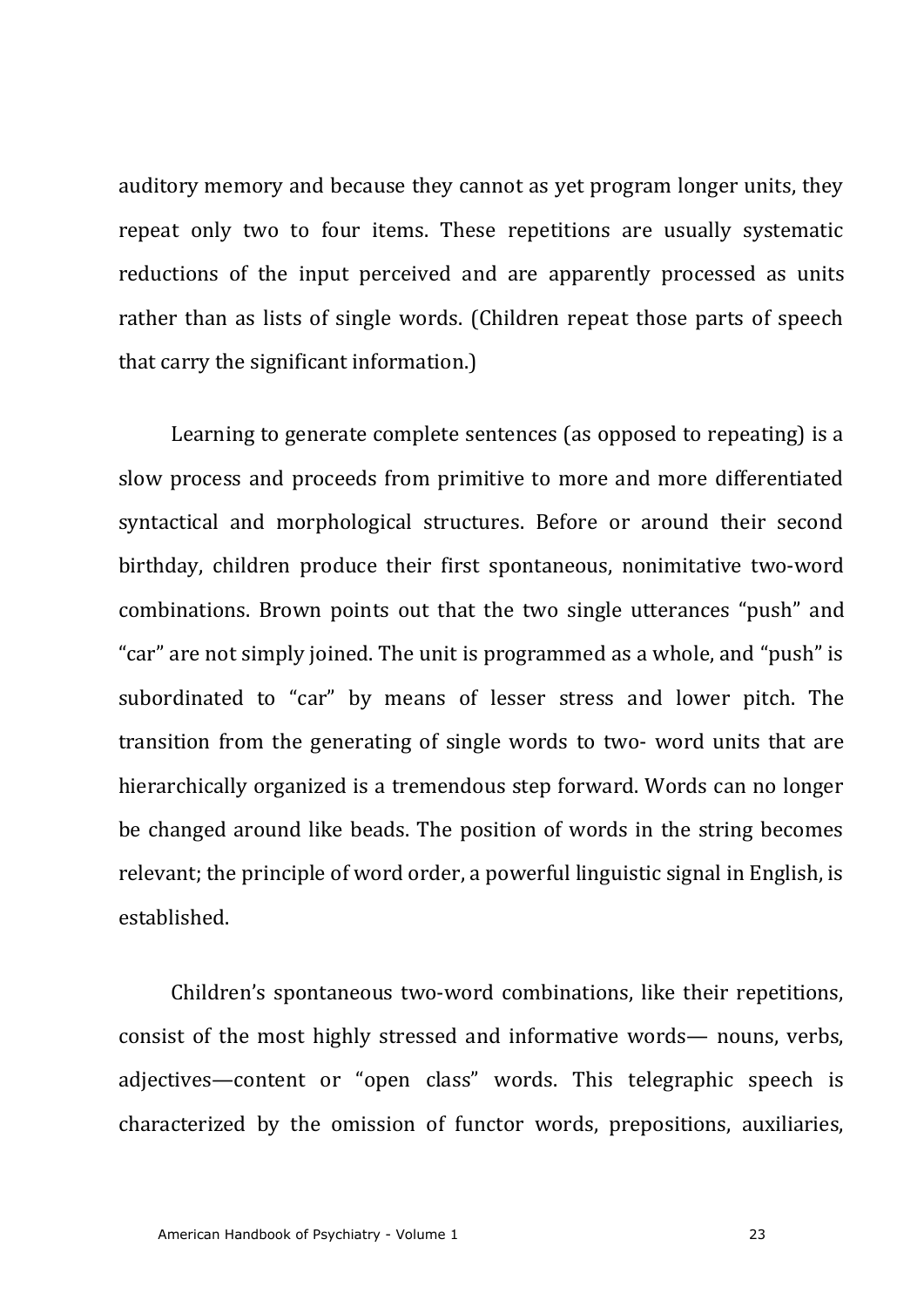inflections, articles. These constructions are slowly expanded by the use of modifiers such as "push pretty car" and are the building blocks of subsequent sentences.

Brown and Bellugi describe the next level, the noun phrase, as an essential milestone in the acquisition of syntax. In standard English a noun phrase consists of a noun and assorted modifiers: "my girl," "more coffee," and the like. Two or more such modifiers can be combined with nouns, and since children construct interim grammars on their way to linguistic mastery, they slowly learn the privileges and constraints belonging to each modifier. The noun phrase can be moved to different positions in the string and can even be replaced by a pronoun. According to Chomsky's theory, phrases are cohesive grammatical units. They reflect the child's discovery of basic phrase structure and lead to the formation of "kernel sentences," which are composed of at least two units: one functioning as subject, the other as predicate.

From such kernel sentences new forms evolve by additions, deletions, and rearrangements. Serialization is effected through the use of the word " and"; questions are formulated by prefacing sentences with "wh" words. Thus, beginning with the simplest two-word combinations, followed by noun phrases, one can trace the gradual emergence of elaborated structures. Complexity and length of units increase simultaneously. By 36 months most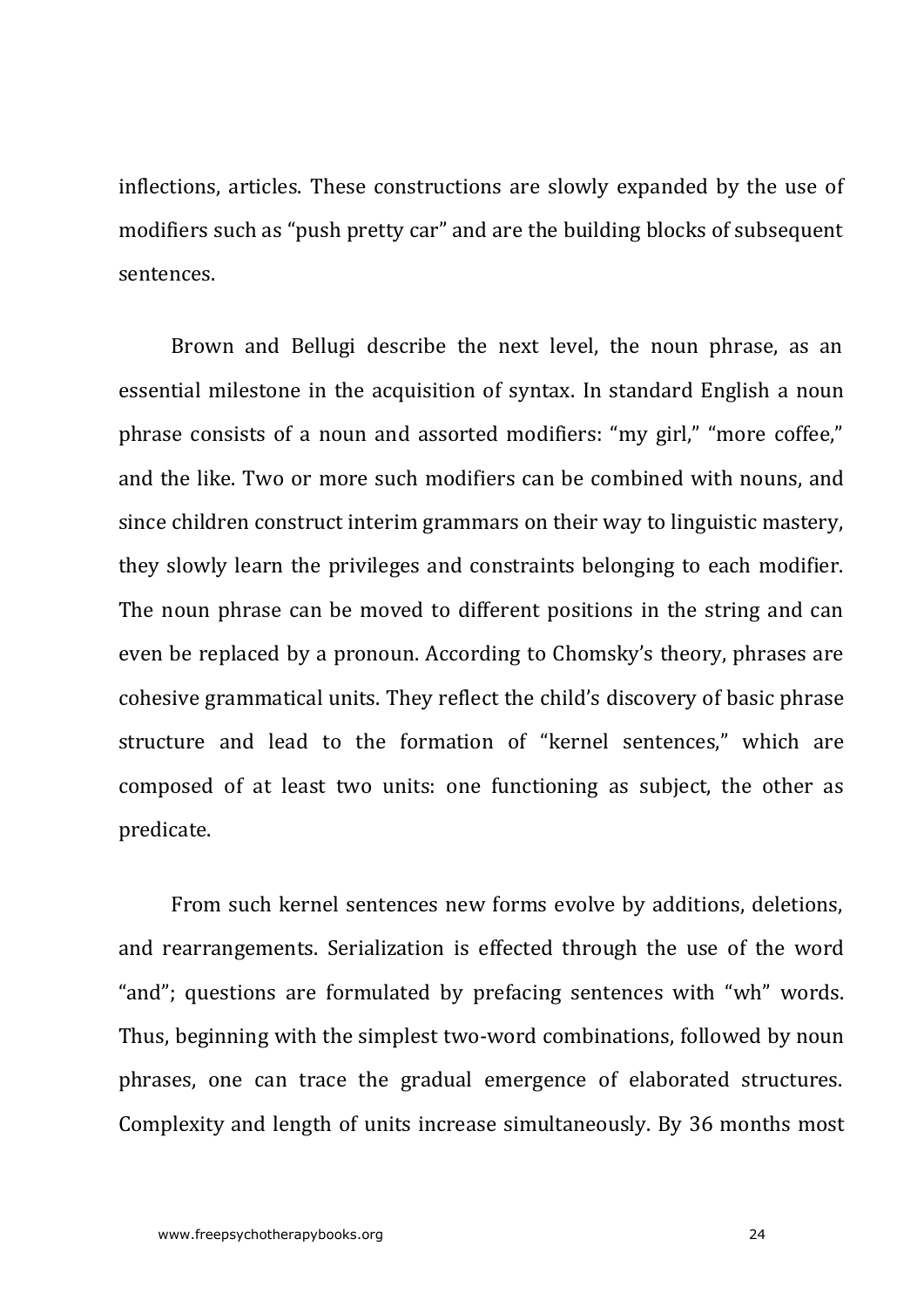<span id="page-24-0"></span>children's linguistic development is so advanced that they are able to produce all of the varieties of simple English sentences consisting of up to ten or eleven words.<sup>[6]</sup> It is important to realize, however, that what children learn are not specific combinations of words but the rules that govern these combinations. Chomsky says that children internalize underlying grammatical rules on the basis of their exposure to limited numbers of correctly formed sentences. That language learning involves much more than the storing of longer and longer bits of utterances heard has been demonstrated by Berko. In a series of ingenious experiments she used nonsense words to test children's ability to apply morphological rules: that is to say, tenses, plurals, posses- sives, and so forth. The examiner points to a doll, for instance, and says: "this is a child who knows how to 'wug,' today he is . . If the child supplies "wugging" although he has never heard the present participle of "wug," he has spontaneously applied the underlying grammatical rule that asks for the ending "ing" in this particular construction. A child may have memorized the plural form "witches," Lenneberg says. But if he produces the plural "gutches," he shows that he has incorporated the rule that the plural of words ending with  $/$ ch $/$  is formed by adding  $/$ ez $/$ . The very existence of "overgeneralizations" such as "mouses" (as in "houses") proves that the child has derived a set of abstract rules from the linguistic data to which he was exposed. These rules are basic to the decoding and encoding of language.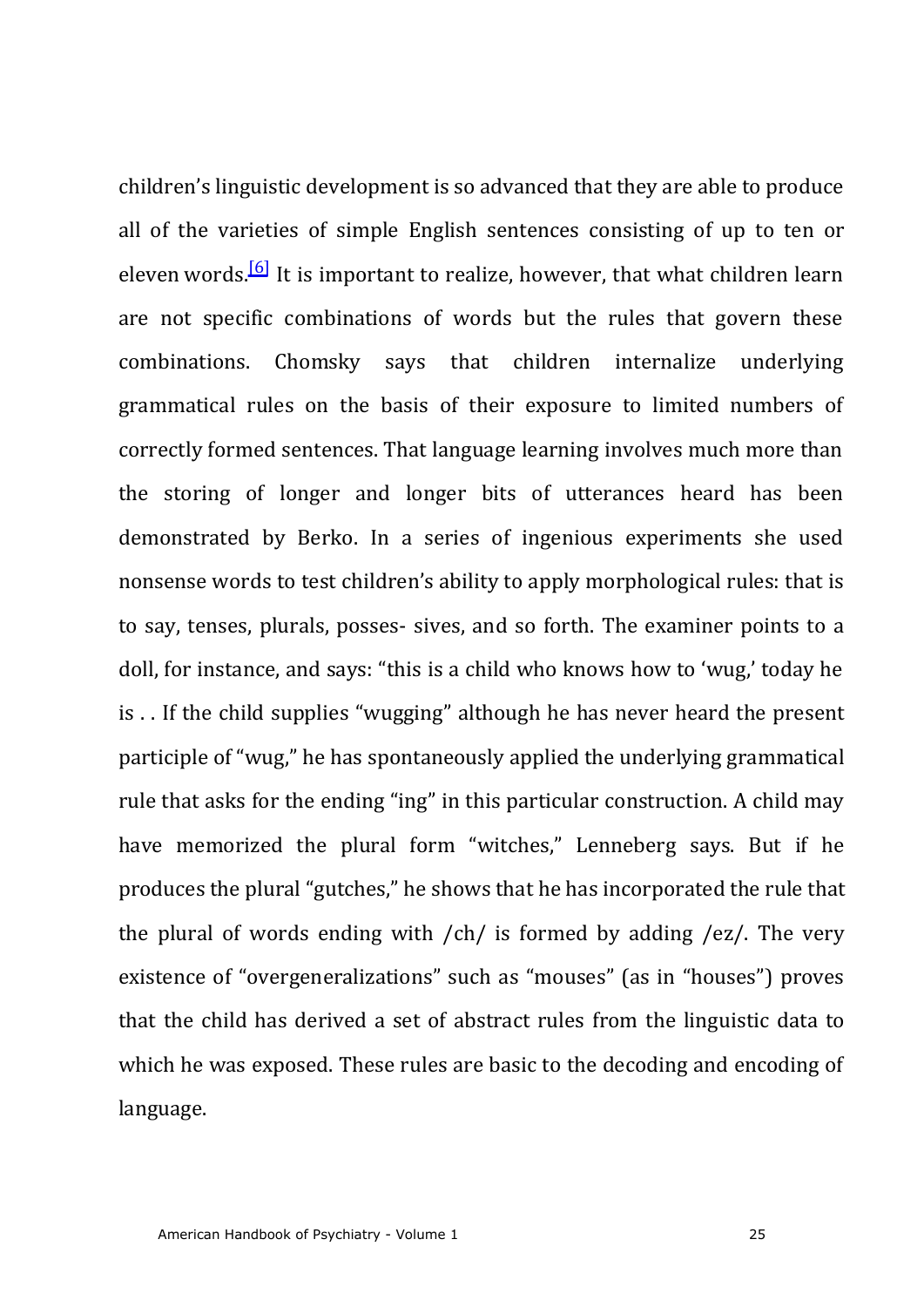Mastery of syntax is a gradual process. A three year old understands the contrast between subject and object in the active but not in the passive voice; this distinction belongs to a chronologically older age.

#### **Controversies**

McNeill and other nativists claim that children are born with a set of "linguistic universals" as part of their innate endowment and that they are neurologically so preprogrammed with a language acquisition device that they need only a minimum of stimulation for its realization. Language learning, they say, is reminiscent of embryonic development in the sense that it constitutes the unfolding of an inherent potential. A less radical position would be to postulate that children are born with certain propensities, "anlagen," that enable them to organize linguistic inputs into cohesive categories and structures. Goldstein referred to the organism's drive to "actualize" inborn capacities. As far back as 1907 the Sterns stressed that the child who learns to speak is neither a phonograph reproducing sounds nor a sovereign creator of concepts. His speech is the result of "convergence" of the continuous interaction of external impressions and internal systems.

Finally there is the behaviorist position, asserting that language learning depends on differential reinforcement on the part of adults who care for the  $child.$ <sup>[7]</sup>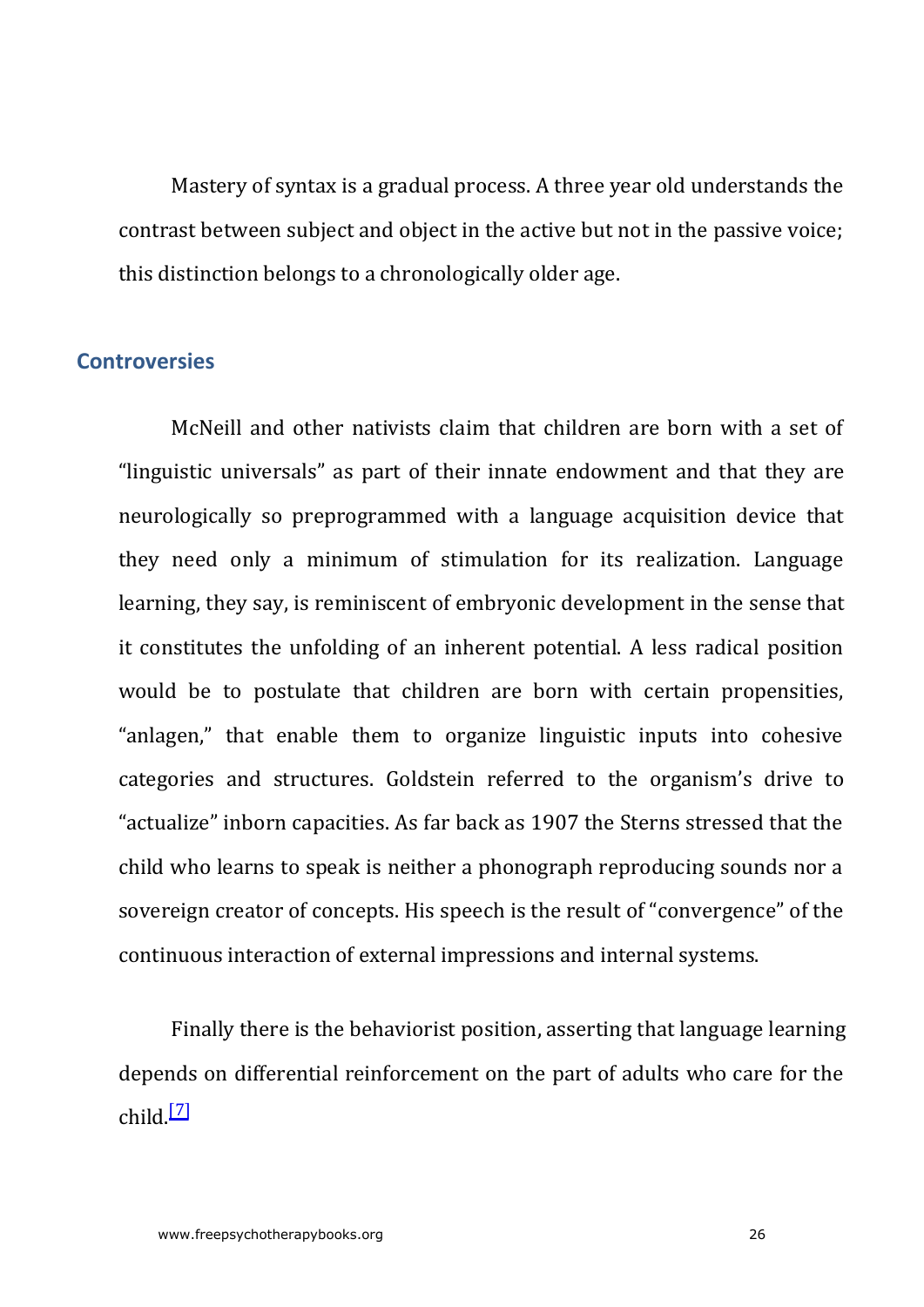The universality and the consistency of normal language development would seem to speak for the nativistic position. Penfield and Roberts speak of a "biological timetable" for language development. However, while this holds for the majority of youngsters, there are, nevertheless, large variations in timing. It is the *sequencing* that is relatively stable. Most children pass through babbling, echolalic speech, two-word sentences, etc., on the road to fully dev[elop](#page-42-1)ed verbal communication.

#### **Stimulation**

Lenneberg's position that normal language learning proceeds without actual training is correct only to a point. An enormous amount of informal teaching, or corrective feedback, goes on in most families. Mothers respond to their children's telegraphic speech by "expansion"; that is, they modify their children's utterances by adding functor words, auxiliaries, prepositions, etc., and in so doing, present them with a model of the nearest correctly formed sentence<sup>[8]</sup>

This is not a form of correction. Cazden rightly points out that correction extinguishes communication. Expansion, according to Cazden, is most effective at "critical" stages of linguistic development when a growth in structure is taking place—an important fact to remember in terms of early intervention. What expansion does is clarify and enrich verbalization at the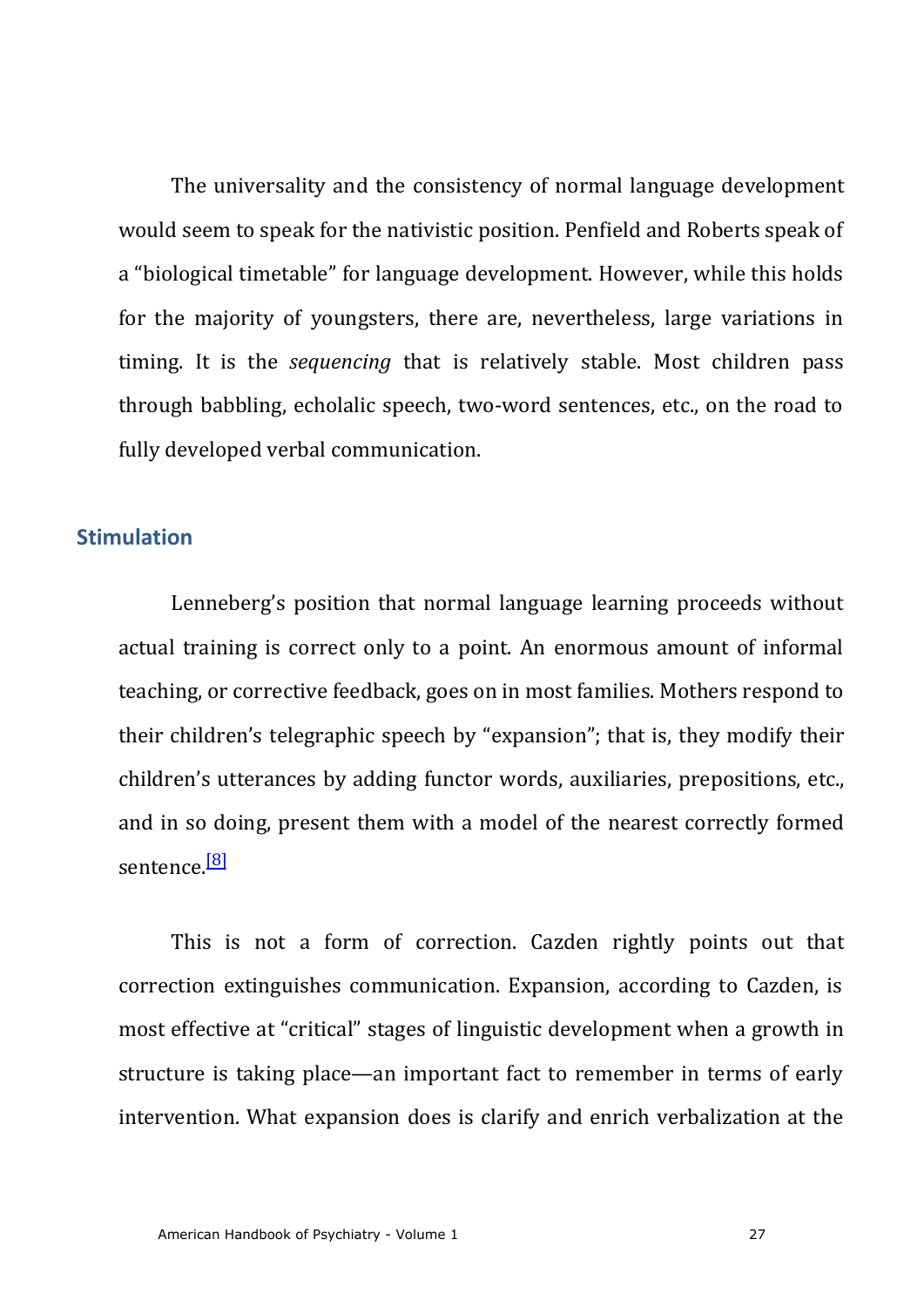very moment the child is engrossed in a situation that holds his attention. Young children focus attention best when they are affectively engaged. If a youngster cries out, "Teddy table hurt," and the mother takes him on her lap and says, "Poor Teddy, yes, you bumped into the corner of the table, it hurts," she is involved with him in a highly meaningful experience. Mothers filter their own output: they seem to know which stage in language development the child is passing through at a given moment. With young children they use the kind of constructions the children themselves will use a number of months later. In terms of content mothers deal very much with the "here" and "now." The timing and the tuning in to the child's concerns are all-important. There are mothers who fail to cue in. They do not expand their children's telegraphic utterances, and they thus miss an opportunity to enrich communication. Or they swamp the child with long and complex verbalizations that, in his terms, are totally irrelevant. Wyatt presents some excellent examples of the kind of affective and linguistic interaction that fosters comprehension and use of language and in the last instance presents the child with a view of the world.

#### **Sociocultural Factors**

Hess and Shipman look at the mother as a teacher, a programmer of experience in the preschool years. They discuss different styles in information processing, which is mediated through language. Nobody who is familiar with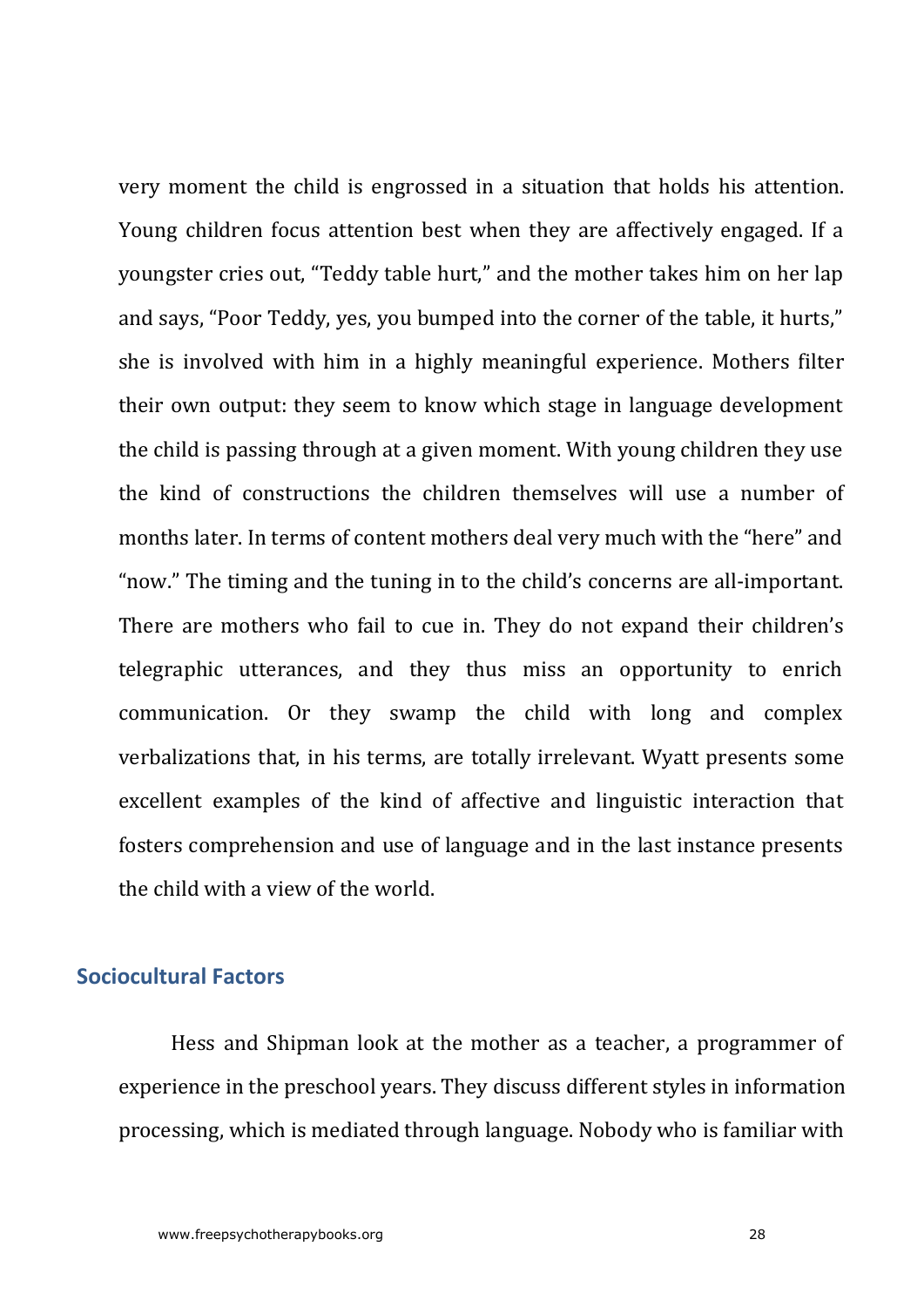language stimulation programs involving young children and their mothers will deny that there are large differences within the same social group in the way mothers foster linguistic and conceptual development. Thus it is not social class alone that determines the child's exposure to adequate language models. Nevertheless, the experiments carried out by Hess and his group convinced them that the teaching style of many lower-class mothers is less explicit and therefore less effective than that of middle-class ones. Tulkin, et *al.*, found that working-class mothers often did not believe that their children were able to communicate and hence felt it was futile to attempt to interact with them verbally. The fact that these mothers' handling of their children, in general, tends to be more authoritarian and less based on verbal exchange than that of middle-class mothers would account for some of the intergroup differences.

It was Bernstein who originally postulated that the very speech of lower-class individuals is characterized by rigidity of syntax and limited options for sentence organization. Lower-class speech, Bernstein said, is less elaborated and more restricted than middle-class speech, and it offers less opportunity for categorizing environmental stimuli. As a result it is relatively ineffective for conceptualization.

Bernstein's work, which is both interesting and controversial, has been under heavy attack by sociolinguists. They maintain that black dialect is by no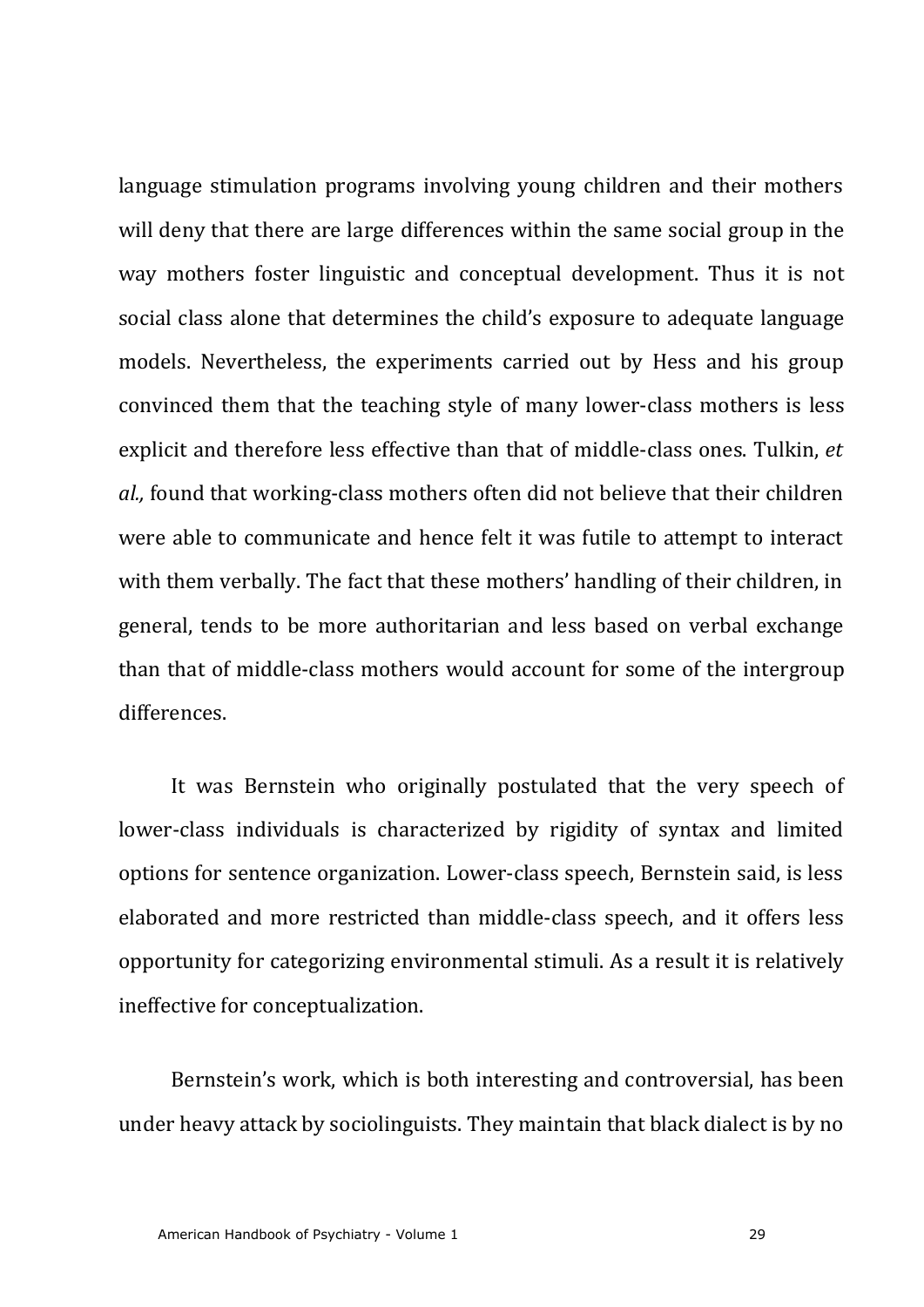means a more primitive language than standard English, but is rather a different language. Baratz, Stewart, Taylor, and others have demonstrated that lower-class black children show the same proportion of grammatical transformations as do middle-class children of comparable age.

Black youngsters incorporate the linguistic rules of *their* language environment. The use of the double negative, for instance, is an accepted feature in adult black speech and cannot, therefore, be considered to be defective in the black child. A recent paper by Ouay shows that much of the research discussing language deficits in black children is based on language expression rather than on comprehension, which clearly puts youngsters who speak a dialect at a disadvantage. Comprehension is a much more sensitive indicator of a child's linguistic maturity than is production.

Moreover, it is not legitimate on methodological grounds to evaluate the language of one subculture by means of norms derived from a different subculture. And it is not justifiable to use developmental language scales standardized on middle-class children as criteria for youngsters who do not speak standard English.

Cazden, who has dealt extensively with the deficit-difference issue, feels that both concepts are inappropriate. For one thing they are probably too global. Middle-class children's vocabularies are richer and more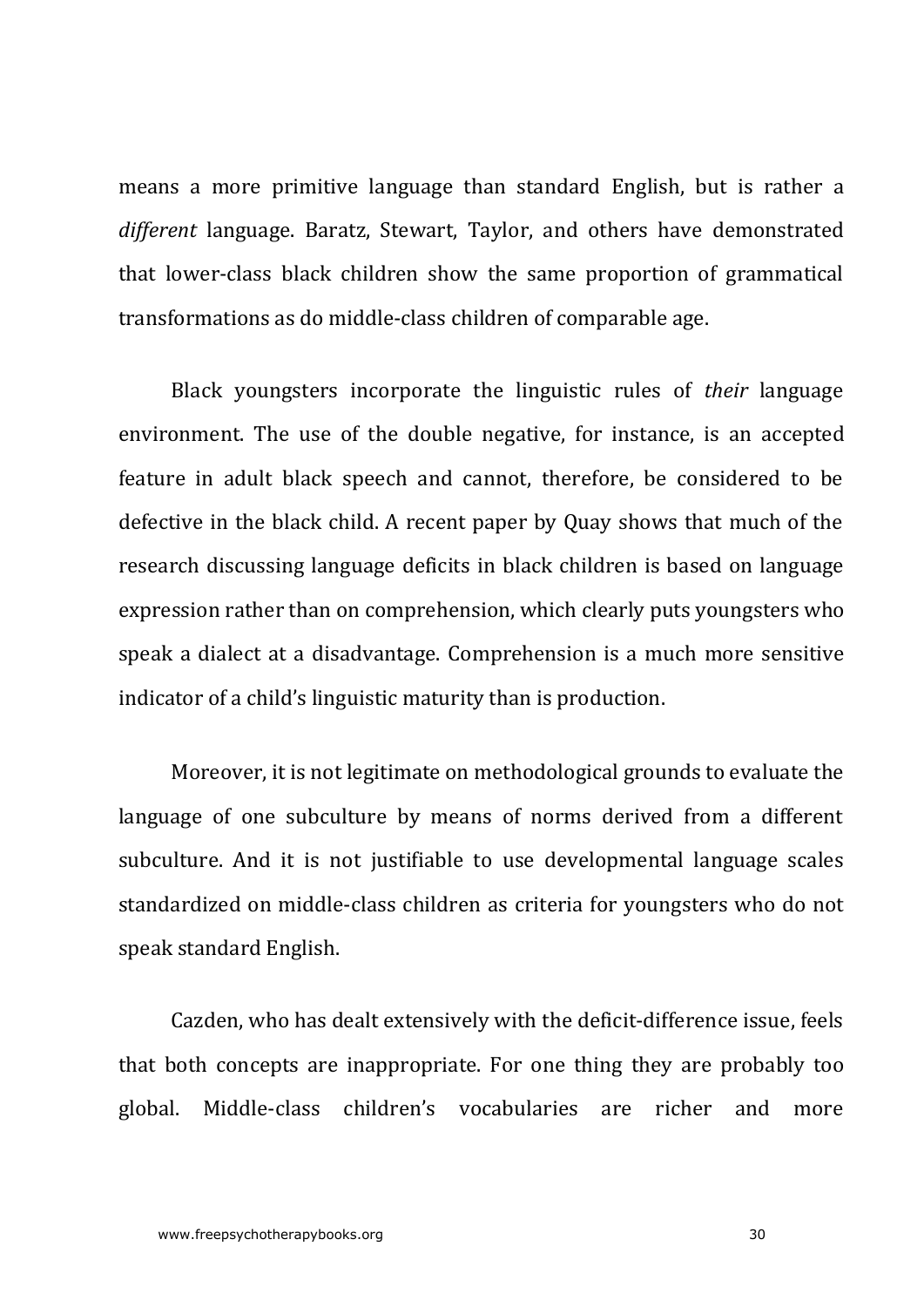differentiated than those of lower-class black voungsters, but the grammatical competence of lower-class black children is probably comparable to that of their middle-class peers.

What counts in the last analysis is children's communicative effectiveness. Thus Cazden stresses the speaking situation and the children's ability to perceive and categorize a social situation and to adjust their speech to its requirements.

The literature is replete with statements referring to the superiority of girls' early language development. McCarthy' says: "Whenever groups of boys and girls are well matched in intelligence and socio-economic background  $\dots$ there appear slight differences in favor of girls." Not only length of sentences, but almost all other measures that show developmental trends with age articulation, word usage, complexity of output, and grammatical competence —demonstrate slightly more rapid maturation in girls. Kagan's report that, in contrast to boys, vocalizations of girls between four and fourteen months showed greater stability, independent of social class, is of interest in this context. Scores on an early vocalization index proved to be a far better predictor of subsequent cognitive development in girls than was the case with boys. One might speculate that the earlier neurophysiological maturation of girls as compared to boys is an important factor in the linguistic superiority of girls, at least during the earlier vears.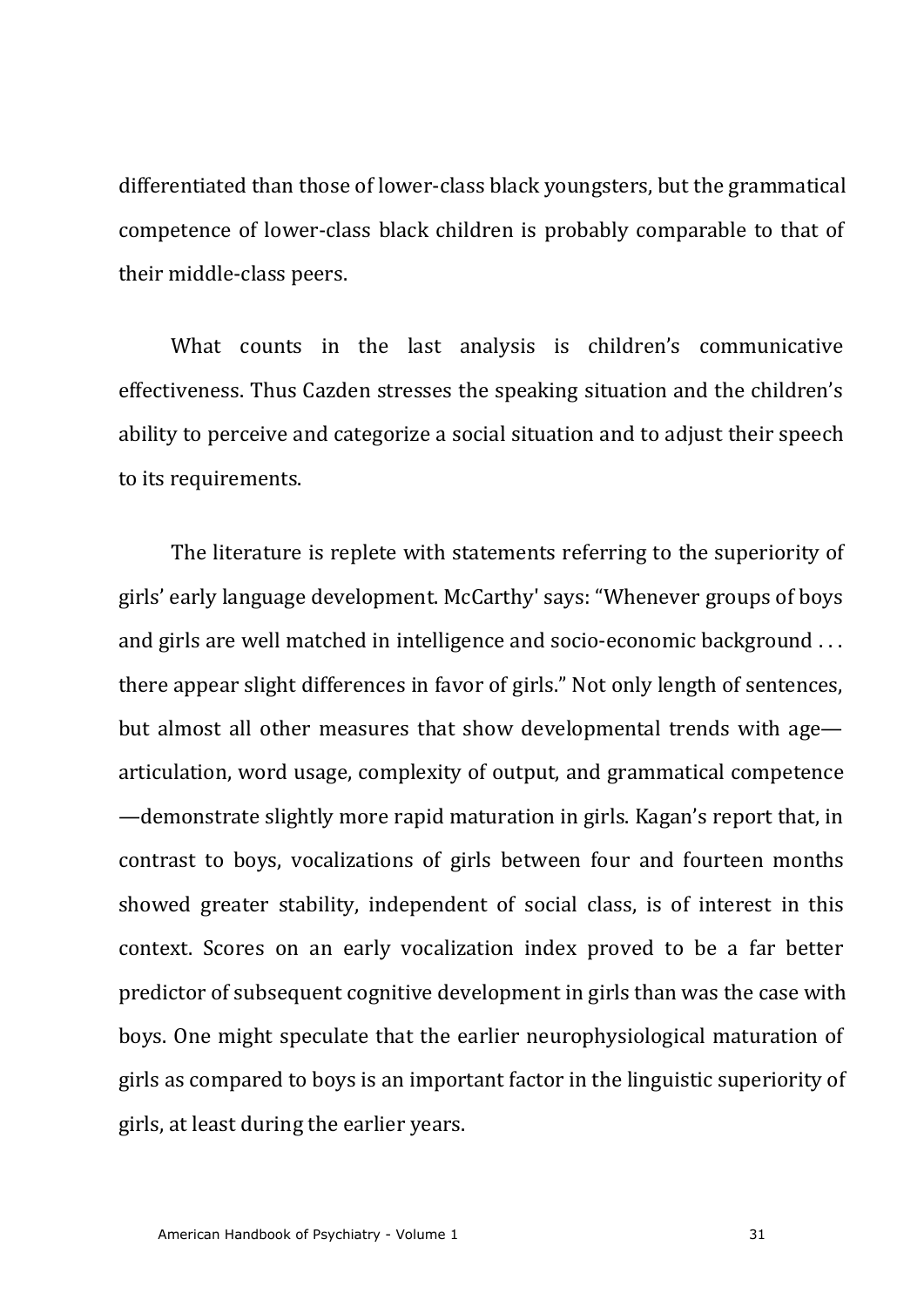#### **Birth Order**

Another striking fact is the marked linguistic superiority of only children. McCarthy points out that this superiority is out of proportion to that which could be expected from their sex, mentality, and socioeconomic background, and she relates it to only children's far greater opportunity for linguistic and affect interaction with adults. Firstborns do better than younger children probably for the same reason. Twins and triplets, who have to share their mother's lap, are worse off then single babies. The study of the language development of identical twins is complicated by the fact that it involves not only neurophysiological factors (many twins are prematurely born) but also problems of i[den](#page-42-2)tity. The tendency of twins to create a universe separate from the world that surrounds them may be another variable.

#### Language and the Organization of the Child's World

<span id="page-31-0"></span>It is impossible to overrate the importance of language in children's development. In the young child speech is a means of expressing feelings and demands, a thing to play with, a device that substitutes for action, or an attempt to control the behavior of others. Kaplan describes young children's speech as governed by affective needs, including play, and as such infused with highly personal meanings.<sup>[9]</sup>

The world in which we live is conceptually organized, and language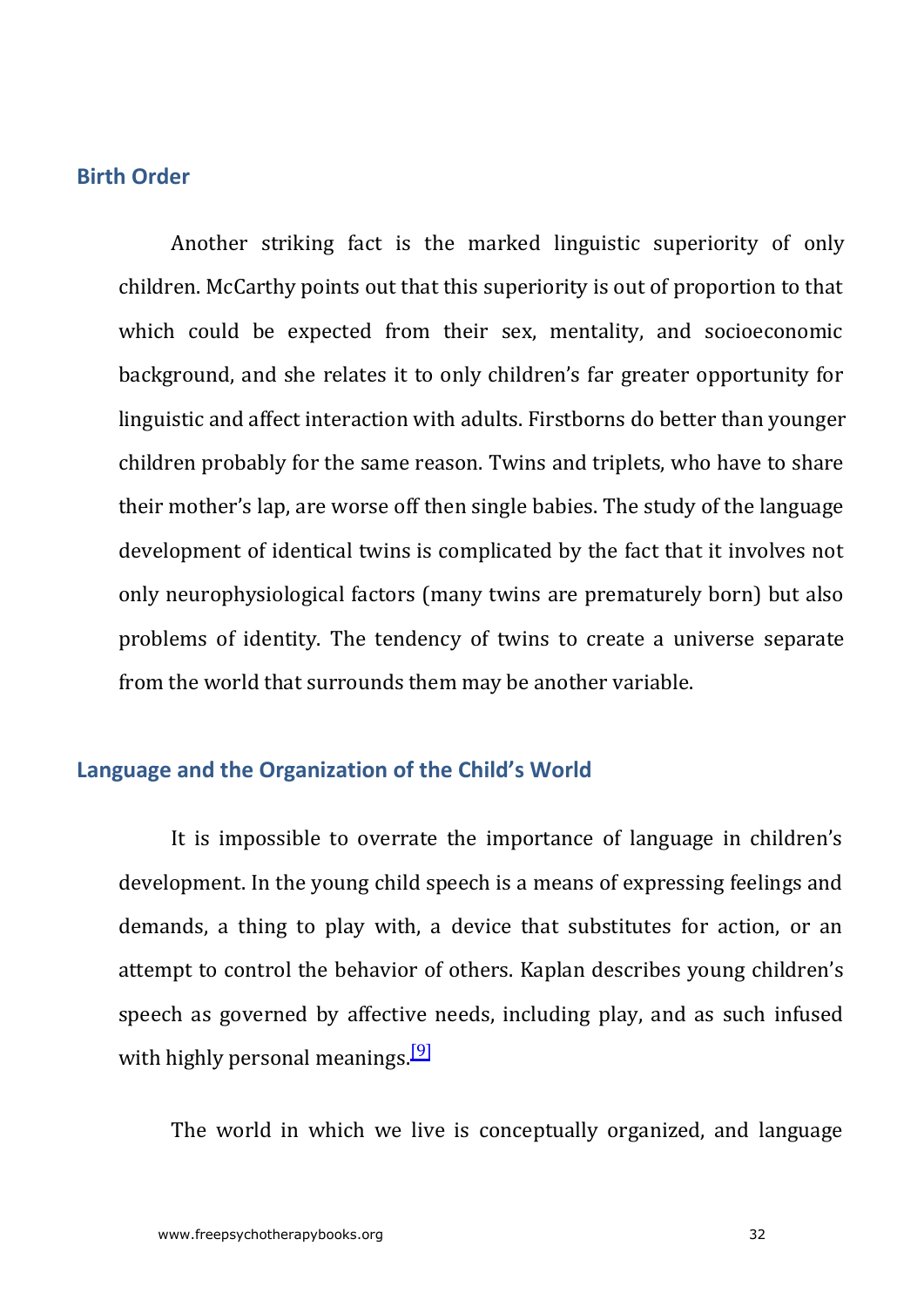makes this organization possible. Language is our main tool in the construction of a comprehensible universe. The preverbal child probably has some schemata, some ways of ordering the world, but these schemata can be assumed to be amorphous. The ability to use verbal symbols permits the child to impose order on his experience and to arrive at some clarification of his outer and inner cosmos.

Language, Edelheit states, is an obligatory component of human biological organization and plays a crucial role in the formation of the ego, which is the special human organ for adaptation. Ego development depends largely on an optimal level of verbal expression, and conversely ego defects of whatever origin are reflected in disturbances of language. As far back as 1936, Anna Freud wrote: "The association of affects and drive processes with verbal signs is the first and most important step in the direction of mastery of instinctual drives.  $\ldots$  The attempt to take hold of the drive processes by linking them with verbal signs which can be dealt with in consciousness is one of the most general, earliest and most necessary accomplishments of the ego, not as one of its activities."

The secondary process requires word representation. Ability to verbalize helps to delay action; it constitutes the "trial action" Freud speaks of. Words are needed for purposes of impulse control. Postponing gratification is infinitely more difficult without the use of verbalization.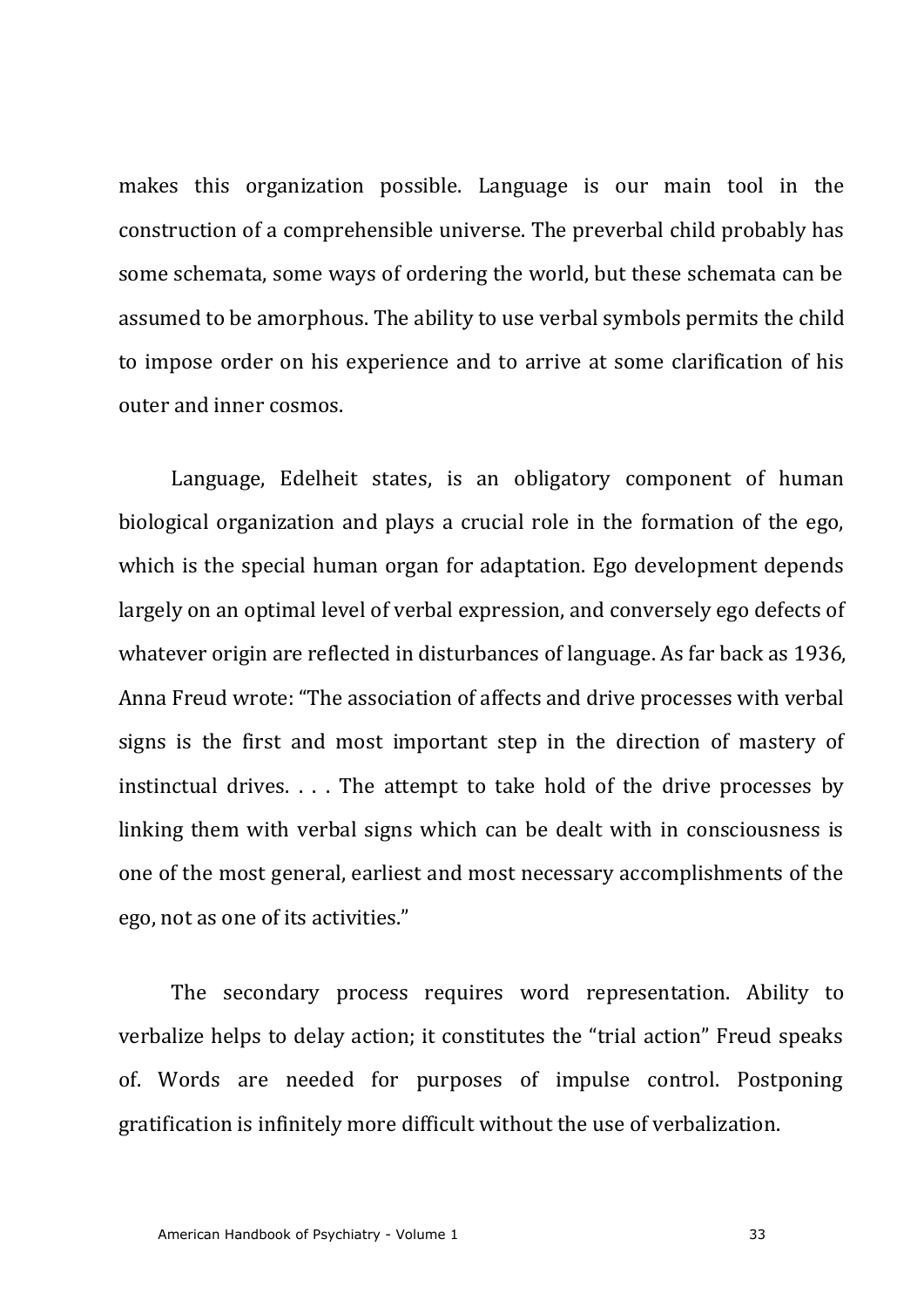With the acquisition of language the distinction between self and nonself becomes clearer. The child probably has an emerging sense of self even before he begins to use words. But the distinction between self and nonself becomes much more differentiated when categories such as "I" and "mine" emerge. The two later stages of the separation-individuation phase $M$ run parallel with the most rapid spurt in language development. One would assume that there is a reciprocal relationship between these events, one fostering the other. According to Despert, "Since the appearance of the first person pronoun in language development follows that stage of individuation which corresponds to the child's consciousness as one, whole and apart from others, the importance of this sign cannot be overestimated."

Things acquire stability and permanence by being named. Names help to anchor the significant people in the child's environment; they reassure him that the mother will return even if she is gone for a while; and they thus contribute to what is called object constancy.

Language permits the child to externalize magical and omnipotent fantasies and thus renders them less dangerous. It makes possible the distinction between fantasies, on the one hand, and reality, on the other. The shift from a magical, prelogical world to a reality- oriented world is mainly accomplished by language. The labeling of inner states helps the distinction between the outer and inner cosmos, thereby assisting reality testing, one of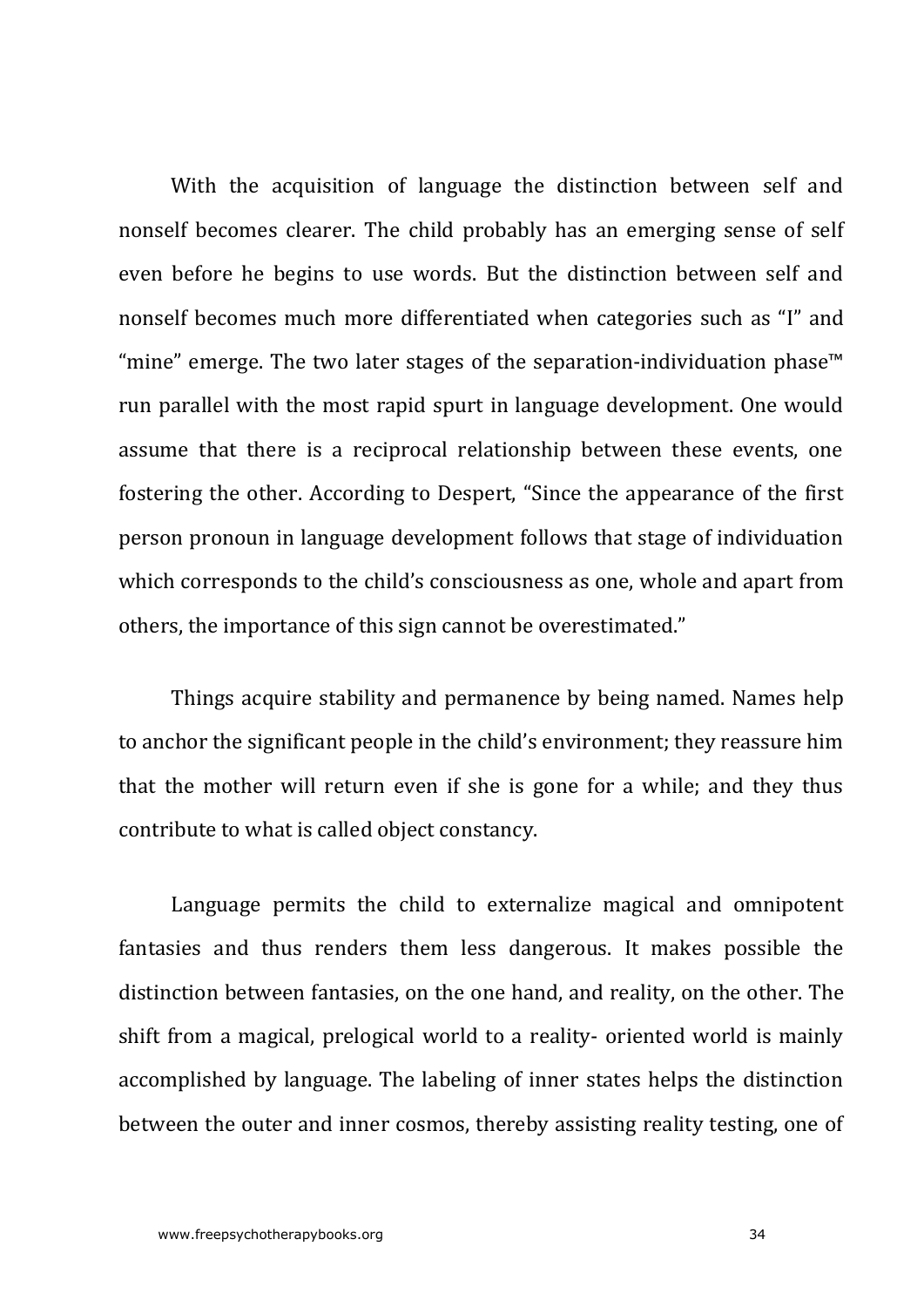the most essential functions of the ego.

The formation of conscience is immensely facilitated when the child learns to internalize rules and laws. Such internalization remains precarious without the use of verbal concepts.

Learning to express verbally feelings of fear, pain, and sadness protects the child from being overwhelmed.

It is well known and fully accepted that language is an indispensable tool for cognition. There is thus no need for extensive elaboration of this point in the present chapter although it might be helpful to stress a few points. Luria showed that language stabilizes perception and mediates also during nonverbal tasks. Kimbal and Dale have shown that forming categories of color names facilitates recognition. By freeing the child from the here and now, by making possible operations such as classifying, serializing, and formulating, words allow the child to discover the common properties of perceptions and events and permit him to group single entities into larger wholes. Language helps in the shift from associative to cognitive levels of learning and paves the way for high order operations.

To quote a poem by O. Mandelstam cited by Vygotsky: "I have forgotten the word I intended to say and my thought unembodied returns to the realm of shadows."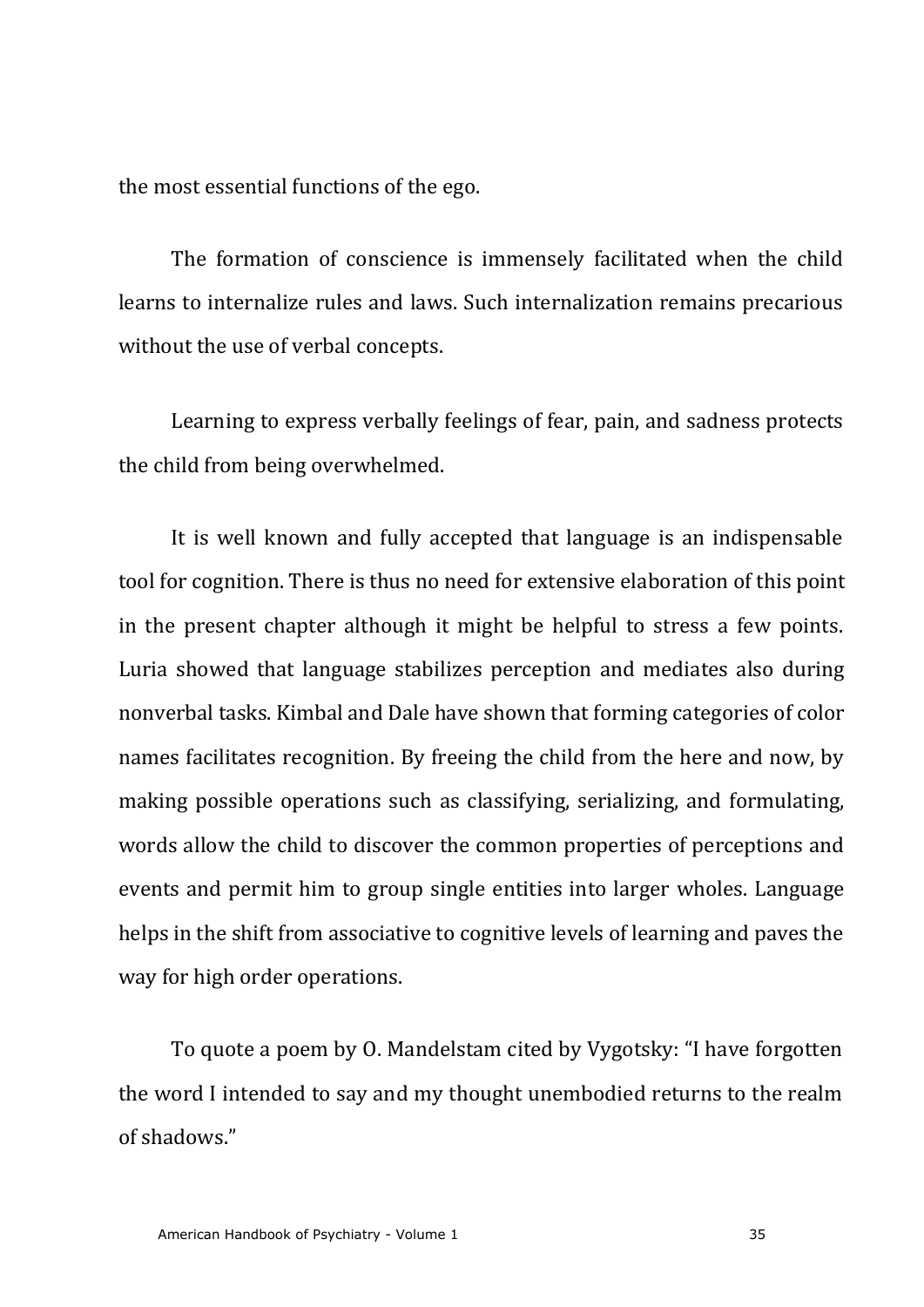#### **Bibliography**

- Baratz, I. C., "Language and Cognitive Assessment of Negro Children: Assumptions and Research Needs," ASHA, 11:87, 1969-
- Bench, J., "Sound Transmission to the Human Foetus through the Maternal Abdominal Wall," *J.* Gen. Psychol., 113:85, 1968.
- Berko, J., "The Child's Learning of English Morphology," *Word*, 14:150, 1958.
- Bernstein, B., "Social Class and Linguistic Development: A Theory of Social Learning," in Halsey, A. J., Floud, H., and Anderson, C. A. (Eds.), *Education, Economy and Society*, Free Press, New York, 1961.

Berry, M., *Language Disorders of Children*, Appleton-Century-Crofts, New York, 1969.

Bloom, L., *Form and Function in Emerging Grammars*, M.I.T. Press, Cambridge, 1970.

\_\_\_\_\_, *Readings in Language Development,* Simon & Schuster, New York, 1970.

- Blumenthal, A. L., *Language and Psychology*, John Wiley, New York. Reference to Carla and William Stern, 1907.
- Braine, M. D. S., "The Ontogeny of English Phrase Structure: The First Phase," *Language*, 39:1, 1963.
- Brodbeck, A. J., and Irwin, O. C., "The Speech Behavior of Infants without Families," *Child Dev.*, 17.145, 1946.
- Brown, R., "The Acquisition of Language," in Riach, D., and Weinstein, E. A. (Eds.), *Disorders of Communication, Res. Puhl. Ass. Nerv. Ment. Dis.,* 42:56, 1964.

and Bellugi, U., "Three Processes in the Child's Acquisition of Syntax," *Harvard Educ. Rev.*, 34:133, 1964.

Carroll, J. B., "Language Development in Children," in Saporta, S. (Ed.), *Psycholinguistics: A Book of*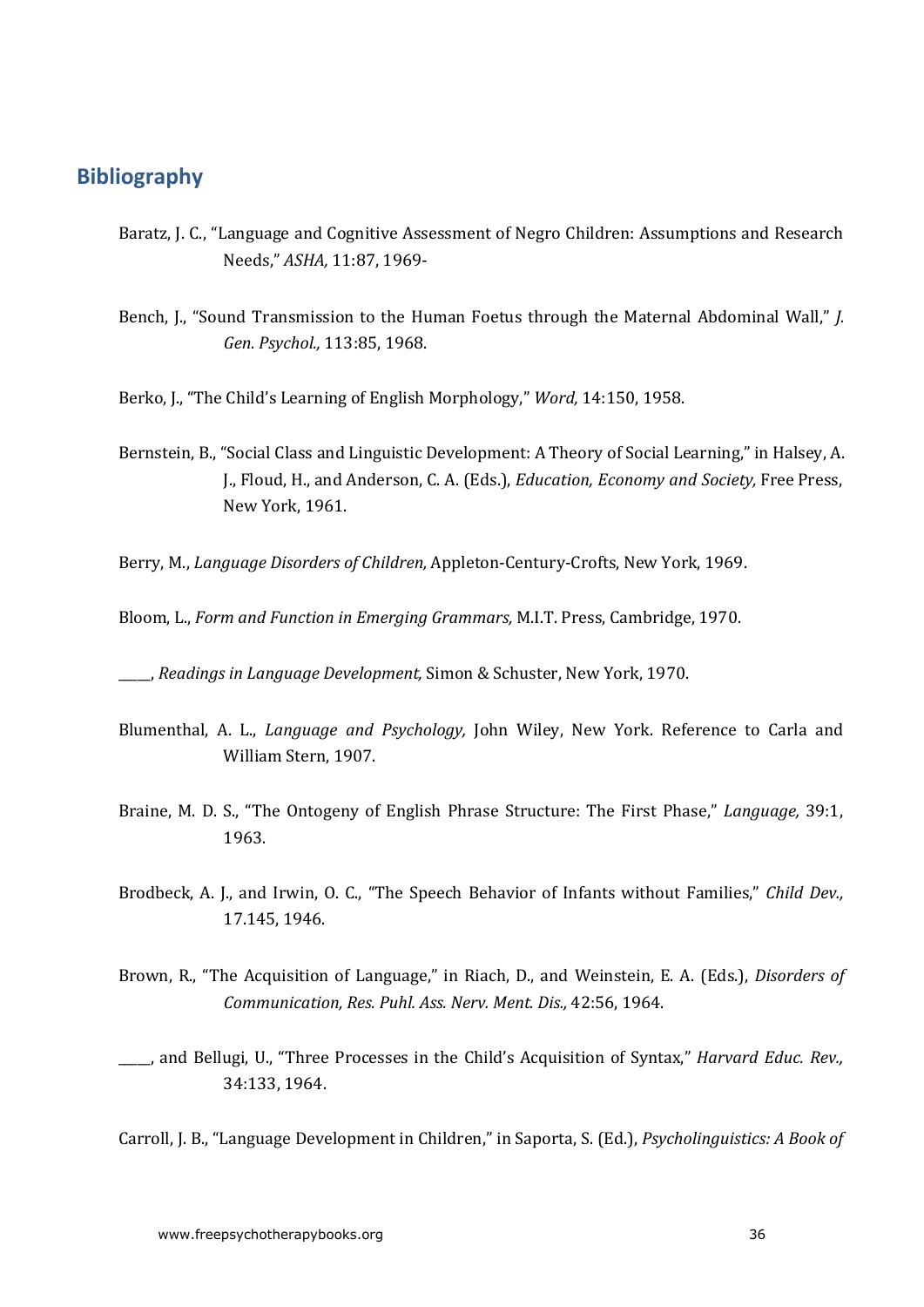*Readings,* Holt, New York, 1961.

Cazden, C., *Child Language and Education*, Holt, Rinehart & Winston, New York, 1972.

Cazden, C. B., "Three Sociolinguistie Views of the Language and Speech of Lower- Class Children —With Special Attention to the Work of Basil Bernstein," *Dev. Med. Child Neurol., 10:600,* 1968.

Chomsky, N., *Aspects of the Theory of Syntax*, M.I.T. Press, Cambridge, 1965.

\_\_\_\_\_, "Review of 'Verbal Behavior' by B. F. Skinner," *Language,* 35:26, 1959.

Cruttenden, A., "A Phonetic Study of Babbling," *Brit. J. Disord. Comm.*, 5.110, 1970.

- Despert, L., Discussion of "Irrelevant and Metaphorical Language in Early Infantile Autism," *Am.* ]. *Psychiat., 103:242,* 1946.
- Di Carlo, S., Personal Communication.
- Dwornicka, B., Jasienska, J., Smolary, W., and Wawryk, R., "Attempt of Determining the Foetal Reaction to Acoustic Stimulation," *Acta Otolaryng.*, 57:571, 1964.

Edelheit, H., "Language and Ego Development," *J. Am. Psychoanal. A.*, 16:13, 1968.

Eisenberg, R. B., "The Development of Hearing in Man," *ASHA*, 12:119, 1970.

Elmas, P. D., Siqueland, E. R., Jusczyk, P., and Vigorito, J., "Speech Perception in Infants," *Science*, 303-306.

Ervin-Tripp, S., and Slobin, D. I., "Psycholinguistics," *Ann. Rev. Psychol*, 17: 435, 1966.

- Eveloff, H., "Some Cognitive and Affective Aspects of Early Language Development," *Child Dev.*, 43.1895-1905, 1971.
- Fay, W. H., and Butler, B. V., "Echolalia, IQ, and the Developmental Dichotomy of Speech and Language Systems," *J. Speech & Hearing Res.,* 11:365, 1968.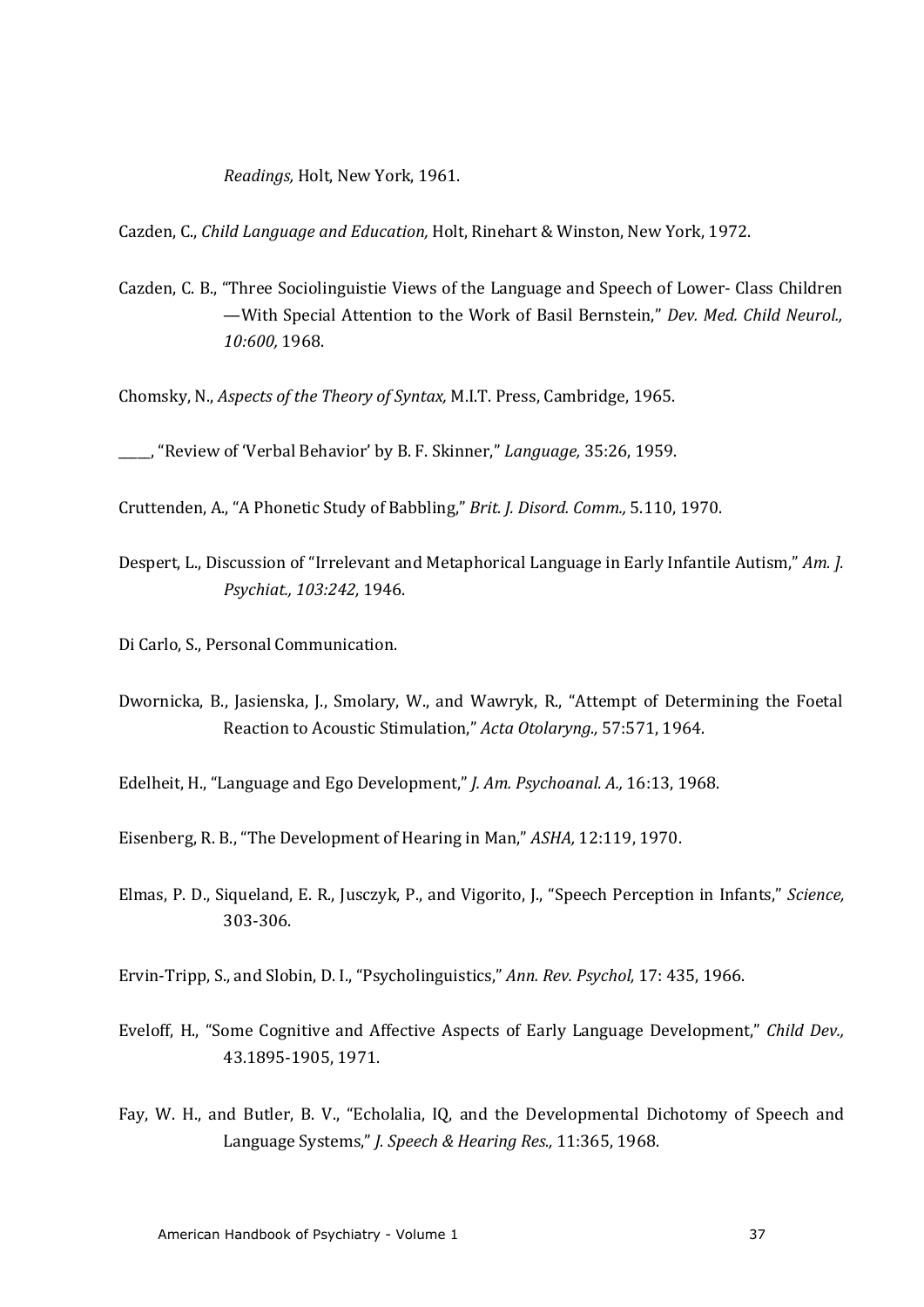- Freud, A., *The Ego and the Mechanisms of Defense*, International Universities Press, New York, 1936.
- Freud, S. (1911), "Formulations on the Two Principles of Mental Functioning," in Strachey, J. (Ed.), *Standard Edition*, Vol. 12, Hogarth, London, 1958.
- Friedlander, B. Z., "Receptive Language Development in Infancy: Issues and Problems," *Merrill-Palmer Quart.,* 16:7, 1970.
- \_\_\_\_\_, "Time Sampling Analysis of Infants' Natural Learning Environment in the Home," *Child Dev.,* 43:730-740, 1972.
- Friedman, D. G., *Personality Development in Infancy*, Holt, Rinehart & Winston, New York, 1968, pp. 258-287 reference to Kurt Goldstein.
- Fry, D. B., "The Development of the Phonological System in the Normal and Deaf Child," in Smith, F., and Miller, G. A. (Eds.), *The Genesis of Language*, M.I.T. Press, Cambridge, 1966.
- Gibson, E. J., *Principles of Perceptual Learning and Development*, Appleton-Century- Crofts, New York, 1969.
- Grossman, W., and Bennet, S., "Anthropomorphism," in *The Psychoanalytic Study of the Child*, Vol. 24, p. 78, International Universities Press, New York, 1969.
- Hess, R., and Shipman, V. C., "Influences upon Early Learning," in Hess, R., and Bear, R. H. (Eds.), *Early Education: Current Theory, Research and Action, Aldine, Chicago, 1968.*

Irwin, O. C., "Development of Speech during Infancy," *J. Exp. Psychol.*, 36:43, 1946.

Jakobson, R., *Selected Writings I*, Mouton and Co., The Netherlands, 1962.

\_\_\_\_\_, and Halle, M., *Fundamentals of Language,* Mouton and Co., The Netherlands, 1956.

Johansson, B., Wedenberg, E., and Westin, B., "Measurement of Tone Response by the Human Foetus," *Acta Otolaryng.,* 57: 188, 1964.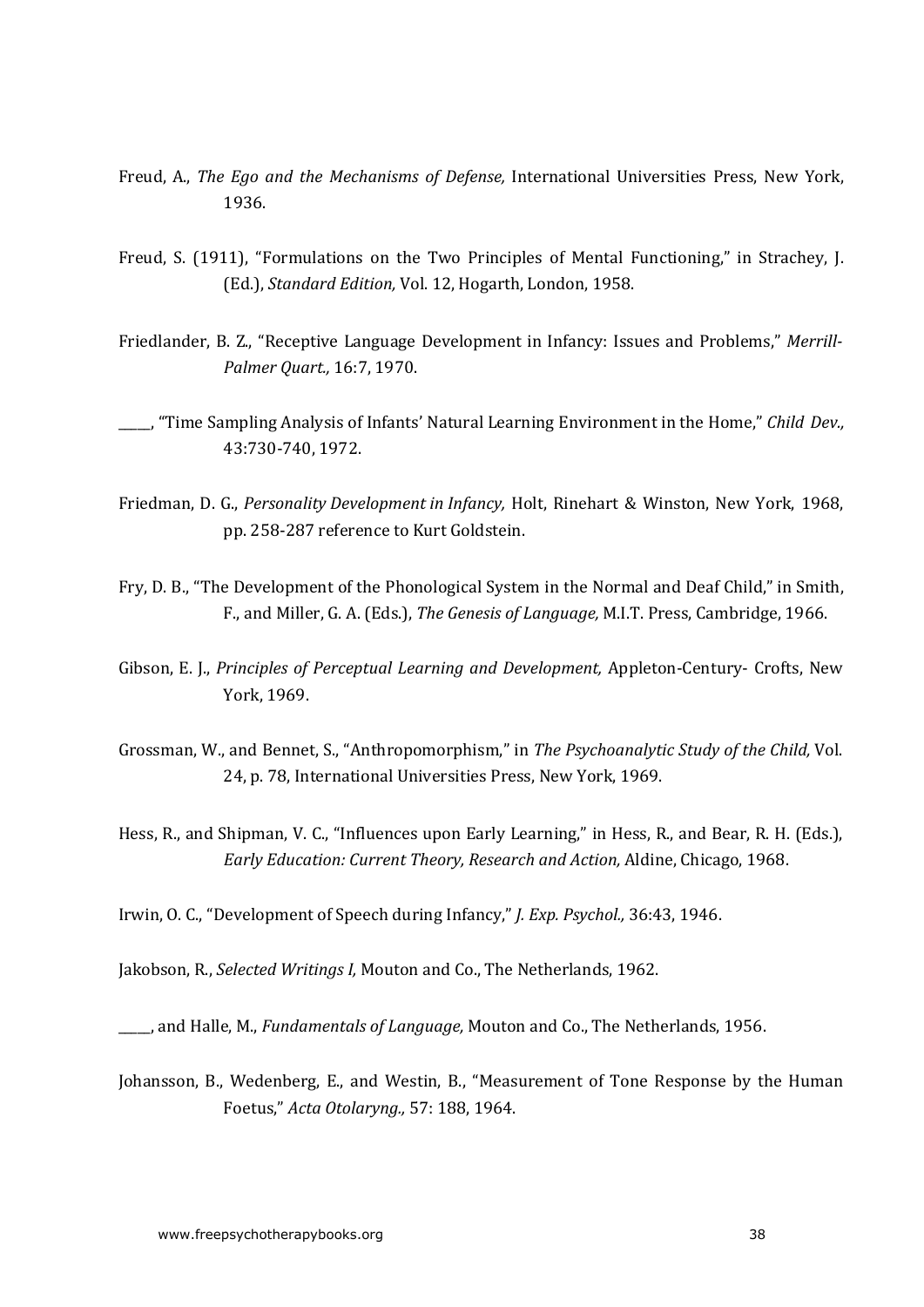- Kagan, J., "Continuity in Cognitive Development during the First Year," Merrill- Palmer Quart., 15.101, 1969.
- Kaplan, B., "The Study of Language in Psychiatry," in Arieti, S. (Ed.), *American Handbook of* Psychiatry, Vol. 3, Basic Books, New York, 1959.
- Karelitz, S., and Fischelli, V. R., "Infants' Vocalizations and Their Significance," *Clin. Proc. Children's Hospital, Washington, D.C., 25.11, 1969.*
- Katan, A., "Some Thoughts about the Role of Vocalization in Early Childhood," in The Psychoanalytic Study of the Child, Vol. 16, p. 184, International Universities Press, New York, 1961.
- Kimbal, M., and Dale, P., "The Relationship between Color Naming and Color Recognition Ability of Preschoolers," Child Dev., 43:1895-1905, 1971.

Lenneberg, E., *The Biological Foundations of Language*, John Wiley, New York, 1967.

\_\_\_\_\_, "Speech as a Motor Skill with Special Reference to Nonaphasic Disorders," in Bellugi, U., and Brown, R. (Eds.), "The Acquisition of Language," *SRCD Monographs*, 29:115, 1964.

Leopold, W. F., "Patterning in Children's Language Learning," *Language Learning*, 5 4:1, 1953.

Lewis, M. M., *Infant Speech*, Humanities Press, New York, 1951.

\_\_\_\_\_, *Language, Thought and Personality in Infancy and Childhood,* Harrap, London, 1963.

Lieberman, P., *Intonation, Perception and Language*, M.I.T. Press, Cambridge, 1967.

Luria, A. R., *The Role of Speech in the Regulation of Normal and Abnormal Behavior*, Pergamon Press, New York, 1961.

McCaffrey, A., "Speech Perception in Infancy," Personal Communication.

McCarthy, D., "Language Development in Children," in Carmichael, L. (Ed.), *Manual of Child* Psychology, 2nd ed., John Wiley, New York, 1954.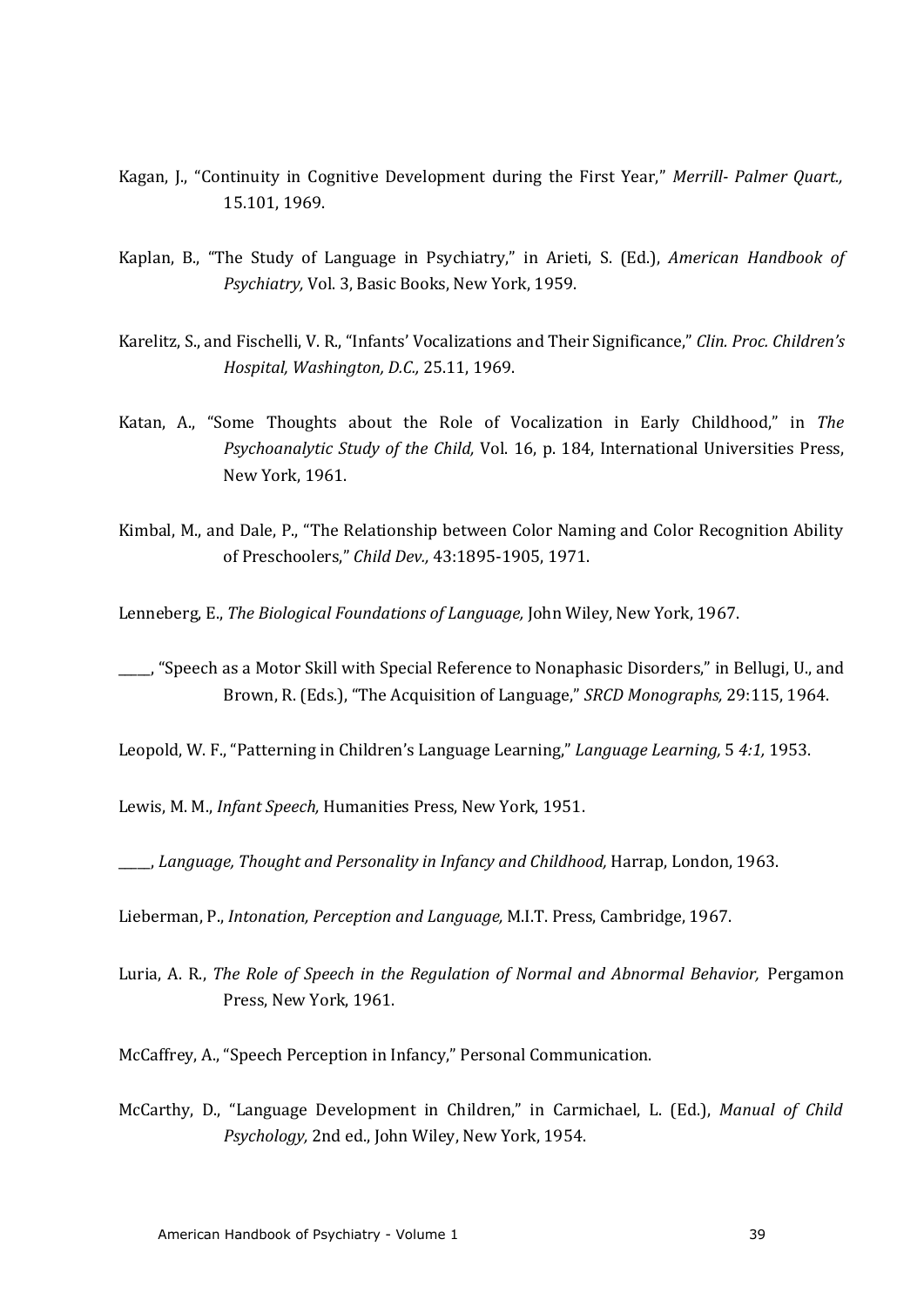- McNeill, D., "Developmental Psycholinguistics," in Smith, F., and Miller, G. A. (Eds.), *The Genesis of* Language, M.I.T. Press, Cambridge, 1966.
- Mahler, M. S., "Thoughts about Development and Individuation," in *The Psychoanalytic Study of the Child, Vol.* 18, International Universities Press, New York, 1963.
- Menyuk, P., "The Role of Distinctive Features in Children's Acquisition of Phonology," *J. Speech & Hearing Res.,* 11.138, 1968.
- Moffitt, A. R., "Consonant Cue Perception by Twenty- to Twenty-Four-Week-Old Infants," *Child Dev.,* 42:717, 1971.
- Nakzima, S., Okamoto, N., Murai, J., Tanaka, M., Okuno, S., Maeda, T., and Shimizu, M., "The Phoneme Systematization and the Verbalization Process of Voices in Childhood." *Shinrigan-Hyoron,* 6*:*1, 1962.
- Osgood, C. E., "Motivational Dynamics of Language Behavior," in Jones, M. R. (Ed.), *Nebraska Symposium on Motivation:* 1957, University of Nebraska Press, Lincoln, 1957.
- Palmer, F. H., "Socioeconomic Status and Intellective Performance among Negro Preschool Boys," *Develop. Psychol.,* 3:1, 1970.
- Palmer, M. F., "The Speech Development of Normal Children," *J. Speech Disord.*, 5:185, 1940.
- Peller, L. E., "Freud's Contribution to Language Development," in *The Psychoanalytic Study of the Child, Vol.* 21, p. 448, International Universities Press, New York, 1966.
- Penfield, W., and Roberts, L., *Speech and Brain Mechanisms,* Princeton University Press, Princeton, 1959.
- Piaget, J., *The Origins of Intelligence in Children*, International Universities Press, New York, 1952.
- Provence, S., and Lipton, R., *Infants in Institutions*, International Universities Press, New York, 1962.
- Quay, L. C., "Language Dialect, Reinforcement and the Intelligence-Test Performance of Negro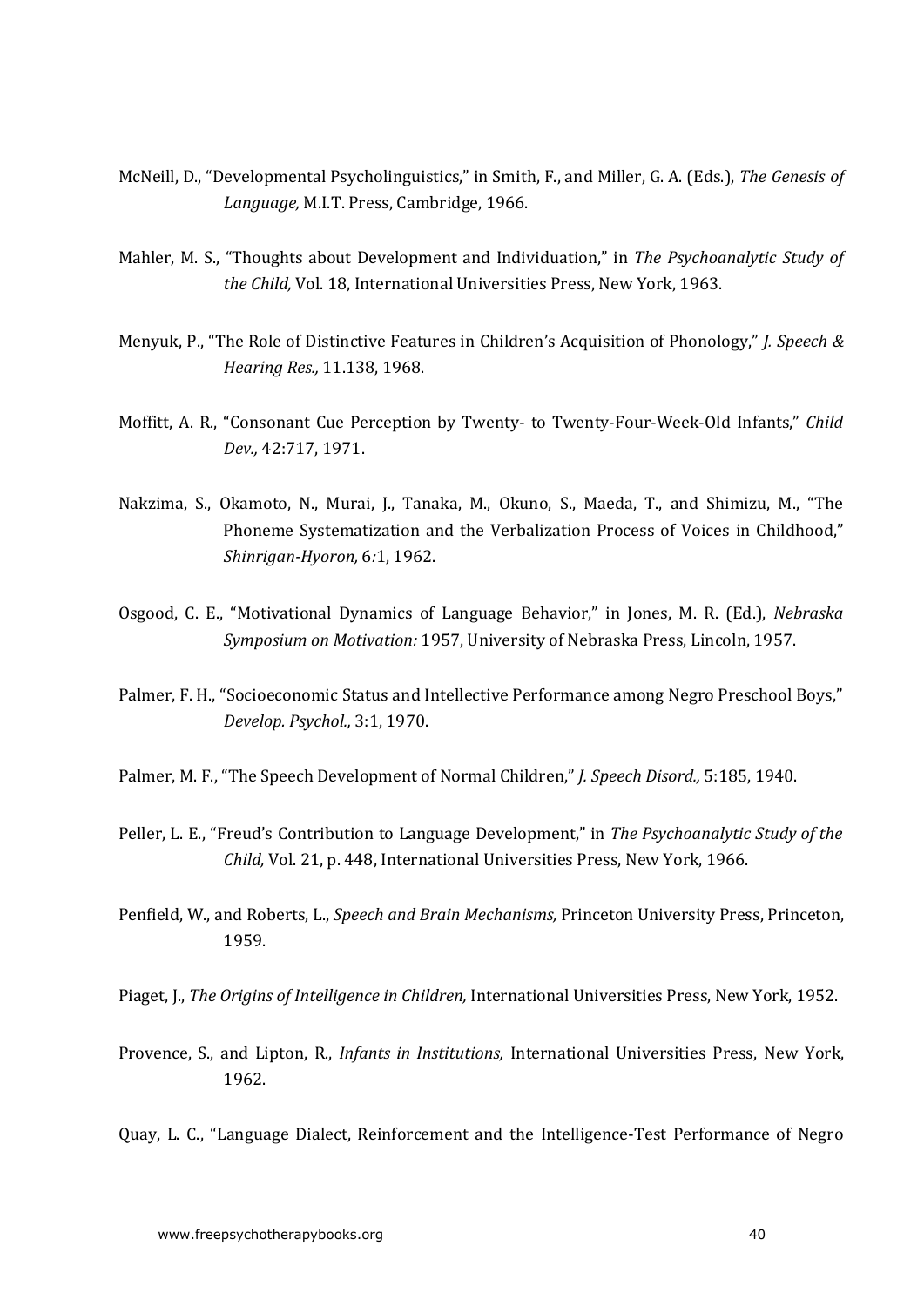Children," *Child Dev., 42:* 1971.

Skinner, B. F., *Verbal Behavior*, Appleton-Century-Crofts, New York, 1957.

Snow, C., "Mothers' Speech to Children Learning Language," *Child Dev.*, 43:549- 565, 1972.

- Stewart, W., "Continuity and Change in American Negro Dialects," *Florida FL Reporter*, 7.1, 1968.
- Stodolsky, S. S., "Maternal Behavior and Language and Concept Formation in Negro Pre-school Children: An Inquiry into Process," Ph.D. diss., University of Chicago, 1965.
- Taylor, O., "Recent Developments in Sociolinguistics: Some Implications for ASHA," *ASHA*, 13:341, 1971.
- Templin, M., "The Study of Articulation and Language Development during the Early School Years," in Smith, F., and Miller, G. (Eds.), *The Genesis of Language*, M.I.T. Press, Cambridge, 1966.
- Toriyama, M., Matsuzaki, T., and Hayashi, "Some Observations on Auditory Average Response in Man," *Int. Audiol.*, 5:234, 1966.
- Torkewitz, G., Birch, H., and Cooper, K., "Responsiveness to Simple and Complex Auditory Stimuli in the Human Newborn," *Developmental Psychobiology*, Vol. 5, pp. 7-19, John Wiley, New York, 1972.
- Turnure, O., "Response to Voice of Mother and Stranger by Babies in the First Year," paper presented at Society for Research in Child Development Meeting, Santa Monica, Calif., 1969.
- Vygotsky, L. S., Thought and Language, M.I.T. Press, Cambridge, 1962.
- Weir, R. H., "Some Questions on the Child's Learning of Phonology," in Smith, F., and Miller, G. A. (Eds.), *The Genesis of Language*, M.I.T. Press, Cambridge, 1966.

Weisberg, P., "Social and Nonsocial Conditioning of Infant Vocalization," *Child Dev.*, 34:377, 1931.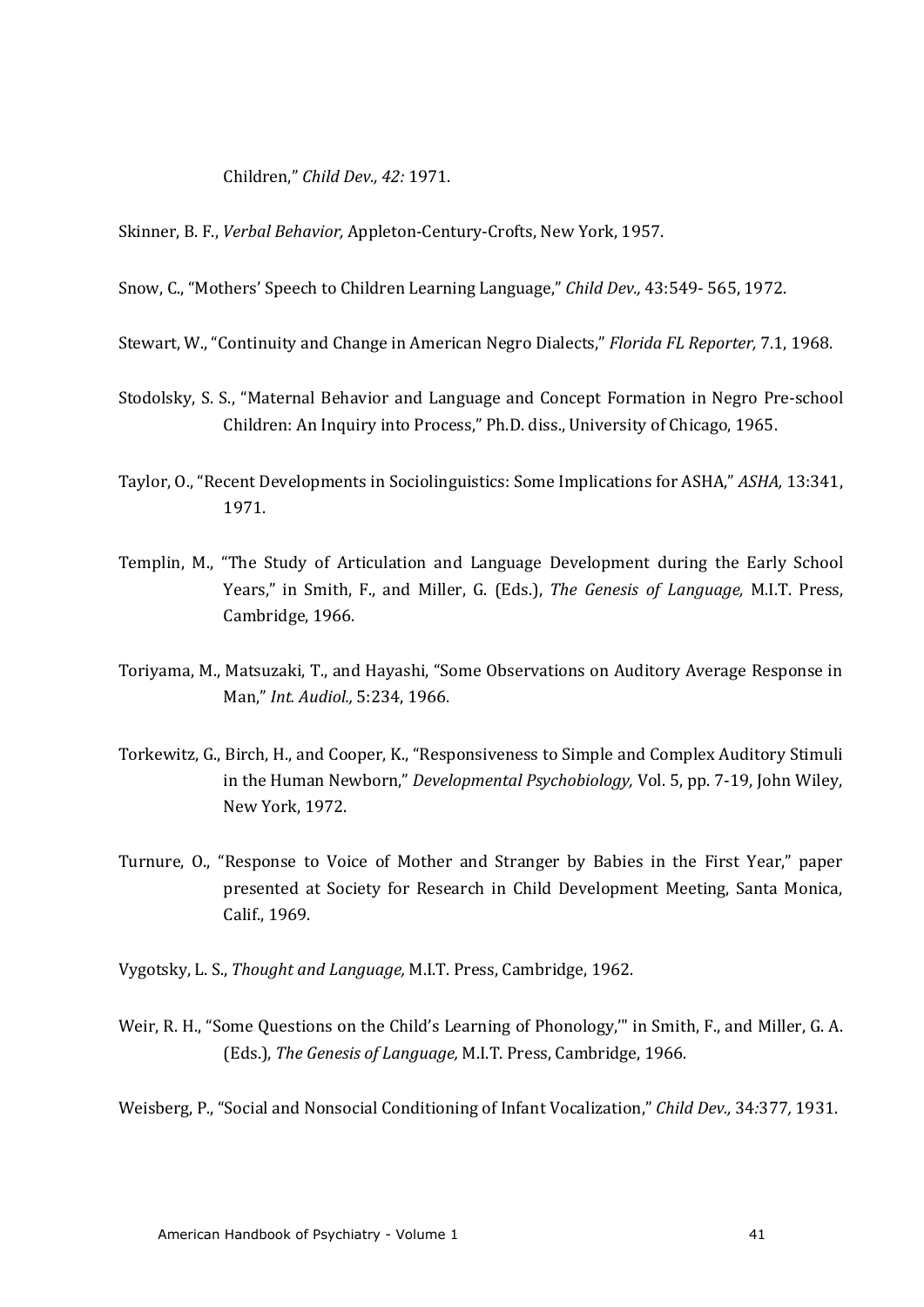<span id="page-41-0"></span>Wyatt, G. L., *Language Learning and Communication Disorders in Children, Free Press*, New York, 1969.

#### *Notes*

- [1] Cruttenden objects to the definition of babbling as the stage in which children utter sounds just for the pleasure of making them. He prefers a more objective definition and suggests that babbling be defined as the stage when the baby first produces "pulmonic-lingual" consonants, for example, dental and velar plosives, alveolar and palatal nasals, in addition to a growing variety of vowel-like sounds. The production of these sounds would imply "a new awareness" on the part of the child of how to combine tongue movements with breathing. This stage, he says, more or less ends with the emergence of the first words.
- [2] In contrast, Leopold asserts that in the case he studied, affricatives occurred very early during cooing and babbling but quite late—in the last third of the second year—in imitation of real words.
- <span id="page-41-1"></span>[\[3\]](#page-24-0) Friedlander's tape recordings of the children's "natural home language environment" and specifically of the language interaction between parents and children could provide important clues in terms of verbal competence at later ages.
- [4] *Readings in Language Development*, edited by Lois Bloom, is an excellent introduction to developmental linguistics.

The author is aware of the limitations of the section that follows; it only attempts to summarize the groundbreaking work done in this area. Not only does the scope of the chapter exclude a more penetrating summary, but also the original manuscript was submitted nearly two years ago and thus does not refer to much of the recent work. (The new book by Cazden, *Child Language and Education*, is an example.) The author realizes that her presentation is not only incomplete but also probably biased in favor of the transformational school of linguistics.

[5] Not discussed in this chapter is the "motor theory" of perception proposed by the Haskins group.

[6] Bloom feels that what is called "transformational grammar" describes only the most formal aspects of children's language development. Her own sophisticated formulations show that a